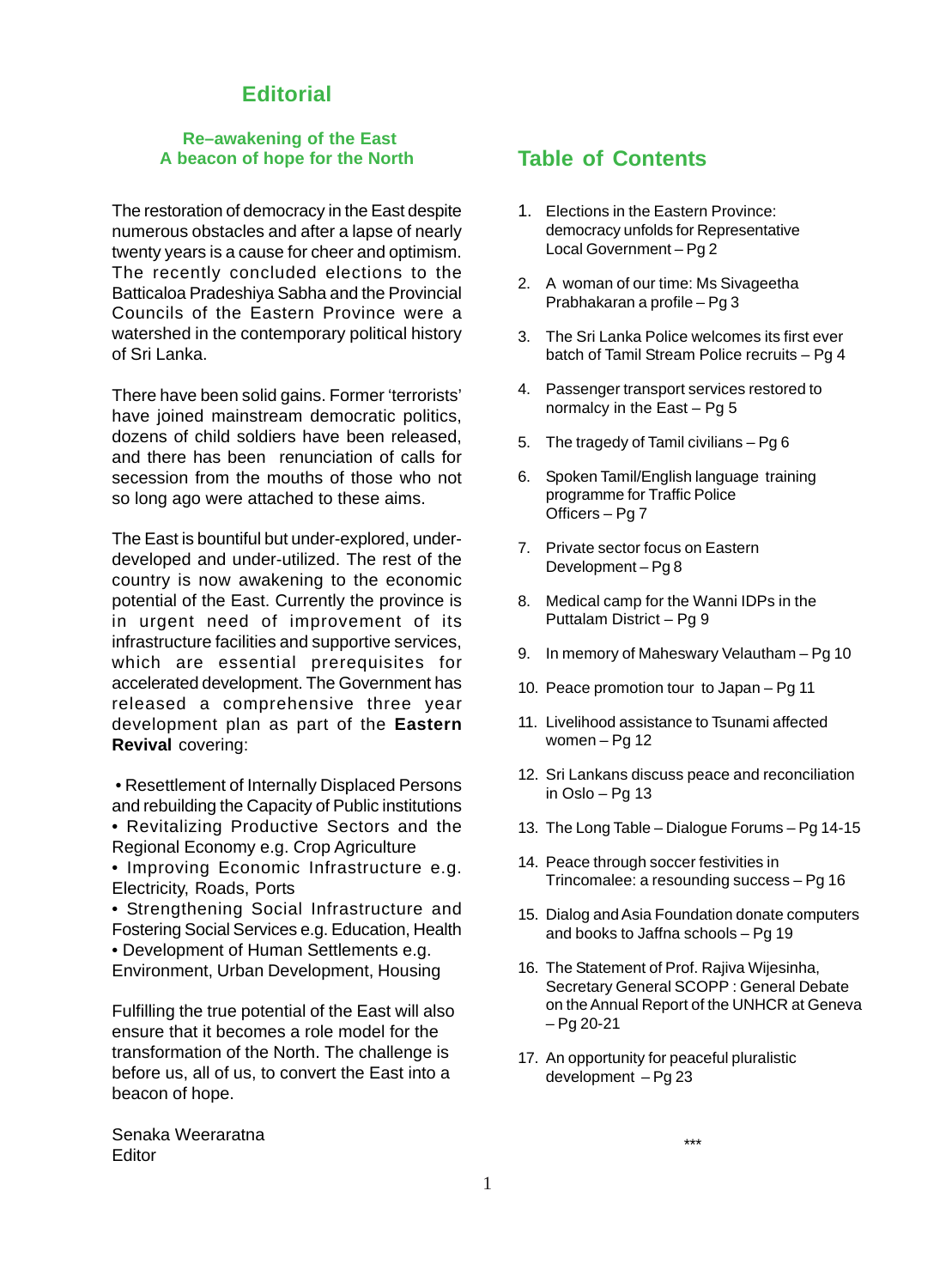## **Elections in the Eastern Province Democracy unfolds for representative local government**

The elections were held on 10<sup>th</sup> March 2008 in the Eastern Province in nine (09) local Government electorates in the Batticaloa District. These are Eravurpattu, Koralepattu, Koralepattu North, Manmunai South & Eruvilpattu, Manmunai, Manmunai West, Manmunai South West and Porathivupattu Pradeshiya Sabhas and Batticalo Municipal Council. The UPFA, SLMC, UPF, SLMC (National Congress), EPRLF, PLOTE, EPDP (Front) and TMVP were the contesting political parties.

Even before the elections were announced, there were claims that early elections would be inappropriate since they would necessarily be unfair in view of continuing tensions in the area. Though democracy is a sine qua non as far as the vast majority of this country's citizens are concerned, the arguments of those who claim there might be problems in pursuing it should, however, be taken seriously. The biggest concern that has been expressed currently with regard to the restoration of democracy in the East is the approach of the TMVP, composed largely of individuals who had earlier been militants in the LTTE, and then broke away from it. Though obviously such individuals need nurturing in democratic ways, given that many of them were foully brutalized by being recruited as child soldiers, their very willingness to enter a democratic path bodes well for the future.

Significantly, among the 831 candidates putting themselves forward for election are many from the EPDP, EPRLF, PLOT and TMVP, all of whom had taken up arms against the government at one point or another in the past. They have now given up militancy/terrorism and have entered the main stream politics. They were deprived of becoming people's representatives of the Eastern Province for more than two decades.

The appeal made by Civil Society Organizations and Concerned Citizens for a fre and fair election in the Batticaloa District

and the solidarity expressed is an eye-opener as to the thinking of concerned civil society organizations about participating in the democratic process.

The election provided space and opportunity to enable the people to begin participating democratically in the peace process.

The Eastern Provincial Council Election results can be accessed through the following URL : http:// www.slelections.gov.lk/provincial/ 2008\_results/



*People at polling booths*

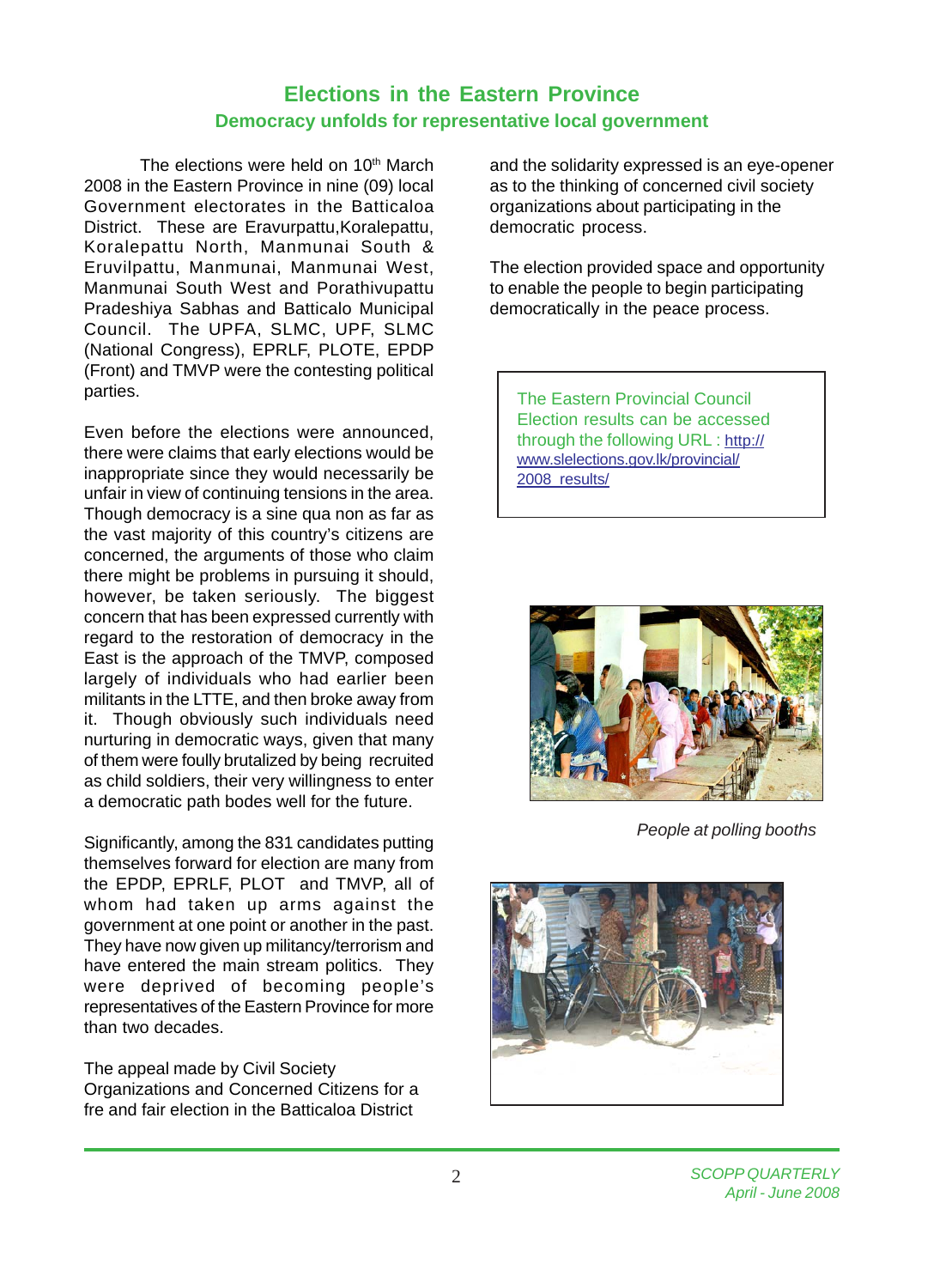## **A Woman of our time: Ms. Sivageetha Prabhakaran - A profile**

Sivageetha Prabhakaran, alias Padmini, is a quiet, but deeply confident, person. She is the first female Mayor of the Batticaloa Municipal Council, 26 years of age, elected with the highest number of votes at the Local Government Elections held on 10th March 2008. She shares her last name with the LTTE Leader Piribaharan or as many spelt it 'Prabhakaran.' The contrast in their values is however significant. She lost her father to the LTTE and thus shares the suffering of a majority of the people in the East.

She has wasted no time since taking office as she has planned every detail of the Municipal Council's future, in consultation with her fellow members. She speaks with confidence of plans which reflect a clear vision, focus and commitment towards uplifting the people of Batticaloa and lands destroyed by the wrath of terrorism. Ms. Prabhakaran by her conduct illustrates the idiom 'actions speak louder than words'. She places an emphasis on achieving a smooth implementation of all development work.

Ms. Prabhakaran has spoken proudly of a striking feature of the Municipal Council's "90 day" programme, relying solely on its own financial resources and manpower drawn exclusively from the Batticaloa District itself. This is proof of people in the East working towards their own development. Ms. Prabhakaran prioritizes all the development work that is required in the areas for which she is accountable.

She understands the importance of her responsibilities, mainly to the people of Batticaloa. Therefore she aims to prevent duplication of development work and wastage of time, financial and human resources. While the Municipal Council has identified key development projects, she acknowledges that not all can be done by the Council/Government



itself, but requires the assistance of all I/NGOs and the International Community.

She is truly a person dedicated to serving her people. When one inquires about the wellbeing of the people of the East, Ms. Prabhakaran's face lights up. She believes that development work in the East and in Sri Lanka cannot take place without the people's participation, she sincerely believes in them and speaks passionately:

"*The then leaders did not really feel the needs of the people. The people do not want a separate state (Eelam). They want their province which is rich in resources to be developed very well. Because of terrorism in the past, they could not do anything. However now, within a united Sri Lanka, as democracy now prevails, they want to meet their basic needs and the province developed. The people are also very happy with the election of the local body after 14 years, as their most basic issues will now be addressed."*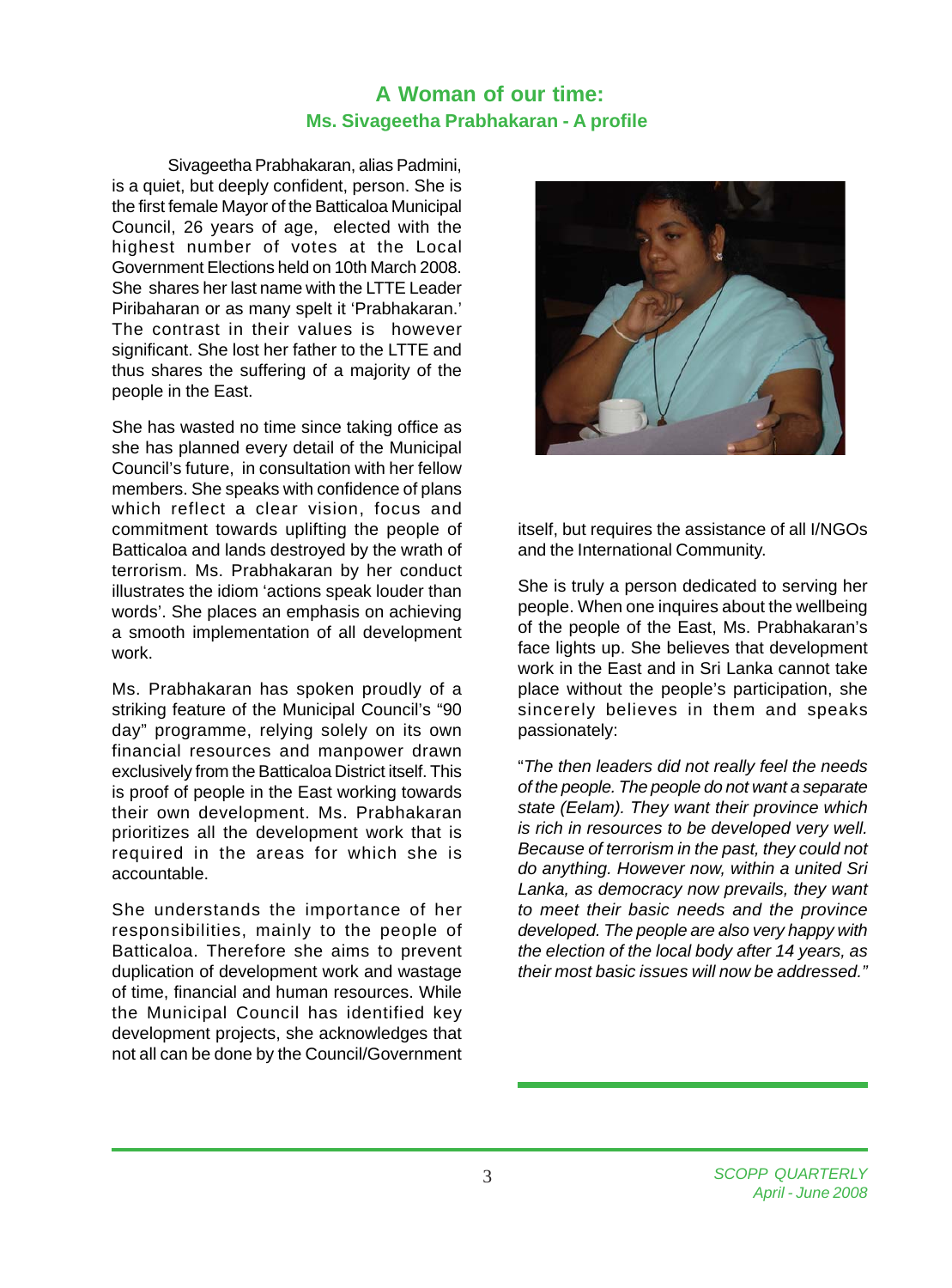## **The Sri Lanka Police welcomes its first ever batch of Tamil stream Police recruits**

 **Saturday February 16th saw a historic moment in the 141 year old history of the Sri Lanka police with the passing out parade of 175 new police constables trained at the Kallady Police Training College in Batticaloa.**

The 125 young men and 50 young women who proudly marched into the parade grounds, comprised the very first intake of recruits to the Kallady Training College, the first police training school established in the Eastern Province. This batch of recruits were Tamil Sri Lankans from Batticaloa and Ampara Districts, the first recruits taken specifically from these areas and trained in the Tamil medium.

Though applications have always been called from all citizens of the country, for various reasons, very few Tamils have joined in the recent past. More recently, there have been fears of the terrorist approach that Tamils serving in security forces were specifically to be targets of attack, being denigrated as traitors. Tamil officers serving in the Department were threatened by the LTTE to force them to leave the service. It seemed likely then that Sri Lanka's proud record of a multi-ethnic police force, with two recent Inspectors General of Police being Tamil, would not easily be maintained.

The government however is committed to such a record, and in the short term it is essential to have Tamil officers serving in Police Stations in North and East. Another important aspect is to give an opportunity to Tamil youth in these areas to serve their own communities.

There was an overwhelming response but only a small number was accepted. Initially many of these young men and women had suffered numerous disadvantages due to the conflict which had an adverse impact on their education, so successful training presented a great challenge. Educational standards as well as age restrictions were varied and they were able to enter the college and complete a four month intensive training.

The requirement of establishing a separate Police College in the Batticaloa area was fulfilled by conversion of a few buildings at Kalladi, earlier used by security forces, to a training facility. These new policies are in keeping with the commitment of the Government to fully implement the official languages policy, and develop confidence in all citizens that they are full stakeholders in government institutions. They will provide the backbone of the reawakening that the government brings to the East now, and which it is hoped will soon be extended to the North. All the recruits received copies of the Evidence Ordinance, the Penal Code, Code of Criminal proceedings and other such relevant legislation in the Tamil language.

After the rigorous training, the new recruits had a ceremony, in a beautiful setting in the Province. The Chief Guest was Senior DIG North and East Region and the Commandant of the Special Task Force Mahinda Balasooriya. He took the salute of the new police personnel as they marched past to the sounds of the police band, with the Sri Lanka and Police flags flying proudly overhead, while the families of the new recruits who had come in great numbers looked on from their special enclosure.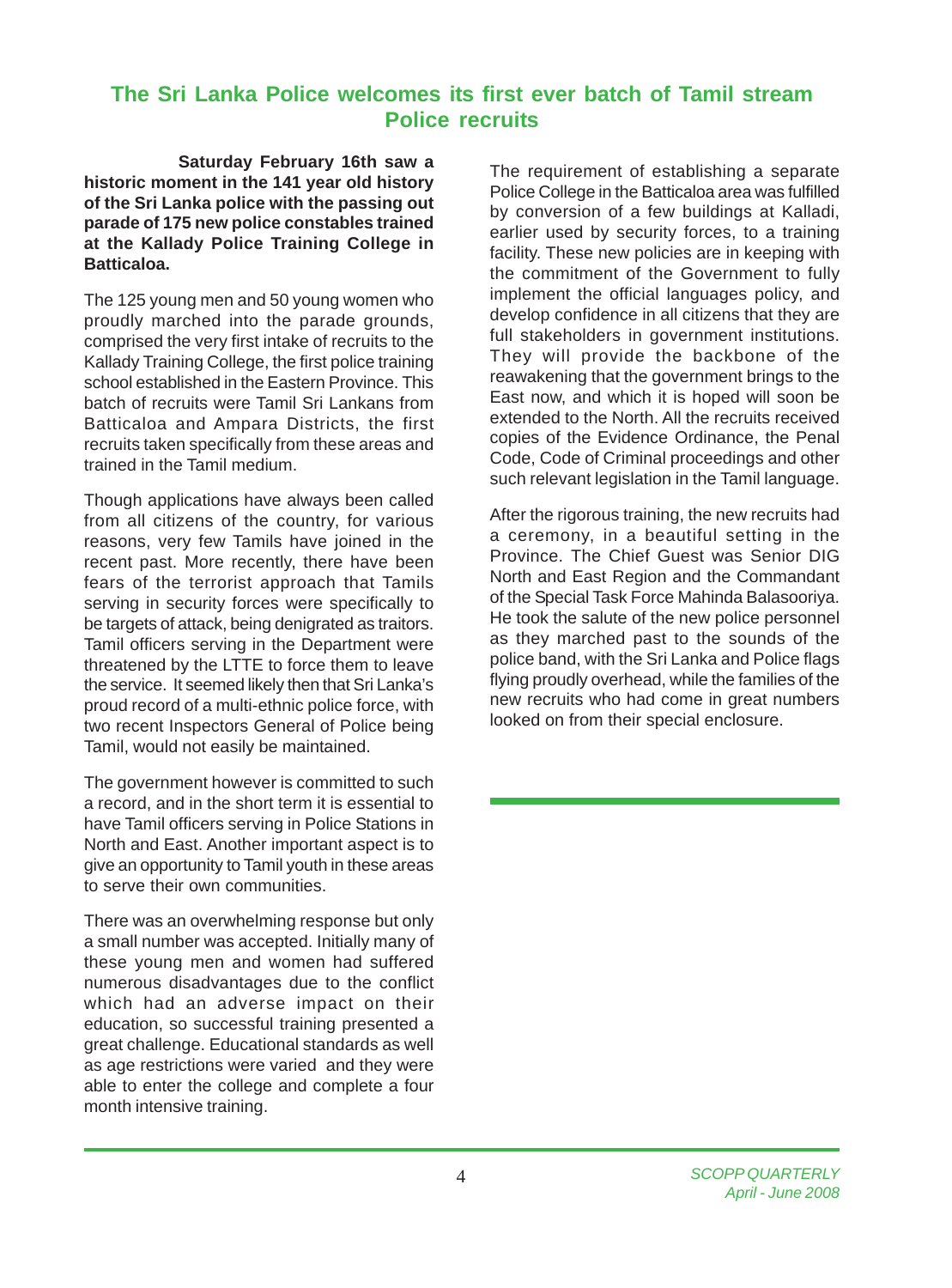## **Passenger transport services restored to normalcy in the East**

The Sri Lanka Transport Board together with the Road Development Authority (RDA) has restored the public transport services in the East to normalcy. This has been achieved by effective clearing operations conducted by the security forces and the rehabilitation of a number of roads by the RDA in most of the areas, inter connecting towns and villages. RDA has also reconstructed several bridges which were destroyed by the LTTE, and the ferry service at Verugal-Aru.

The Chairman of the Sri Lanka Transport Board in the Eastern Region confirmed that 232 buses are in operation and 12 of them will be used for the transport of IDPs to their homes for resettlement. The Minister of Road Passenger and Transport Services has placed a target of 269 buses in the Province within the next few months.

This regional transport service will connect passengers to road arteries linked to the main towns in and outside the region. Some of the bus depots have been fully reconstructed whilst depots in Vakarai and Valachchenai are still under construction. Due to the high demand for public transport from Vakarai to Colombo and back, the SLTB will launch a direct bus service connecting these destinations.

However most roads in the East, like in many other parts of the country, require monitoring, maintenance and upgrading. The East has come a long way from its 'threatened region' status as of early 2006. People are now constantly on the move and it appears that they feel comfortable at the turn of events for the better.

Freedom of movement is guaranteed in the Constitution. It is a fundamental right. It will be the responsibility of the new authorities who will take over work following elections in the East. The links to localities near and far should be protected and fostered in order to build trust and promote peace among the communities. As Professor Lederach has clarified 'the



grassroots are the most important in undoing the web of conflict and the cycle of violence which has led to mistrust, thus they need to move freely and fearlessly and talk to one another'.

Passengers have expressed satisfaction with the public transport services provided. While they raised concerns over security checks at many points, they have at the same time accepted the necessity for such security checks considering the recent bombing incidents orchestrated by the LTTE targeting civilians using public transport. Since January 2007 to date the LTTE had targeted innocent civilians i.e. men, women and children, using public transport (predominantly buses) across the Island. One of the worst attacks of its kind took place in June 2006 where over 60 people many of them children - were killed in a land mine attack carried out by the LTTE on a bus in the town of Kebitigollewa in the Anuradhapura District. There has been a clear trend in the attacks targeting civilians traveling in buses over the years, thus requiring stringent security measures to protect the innocent from such attacks.

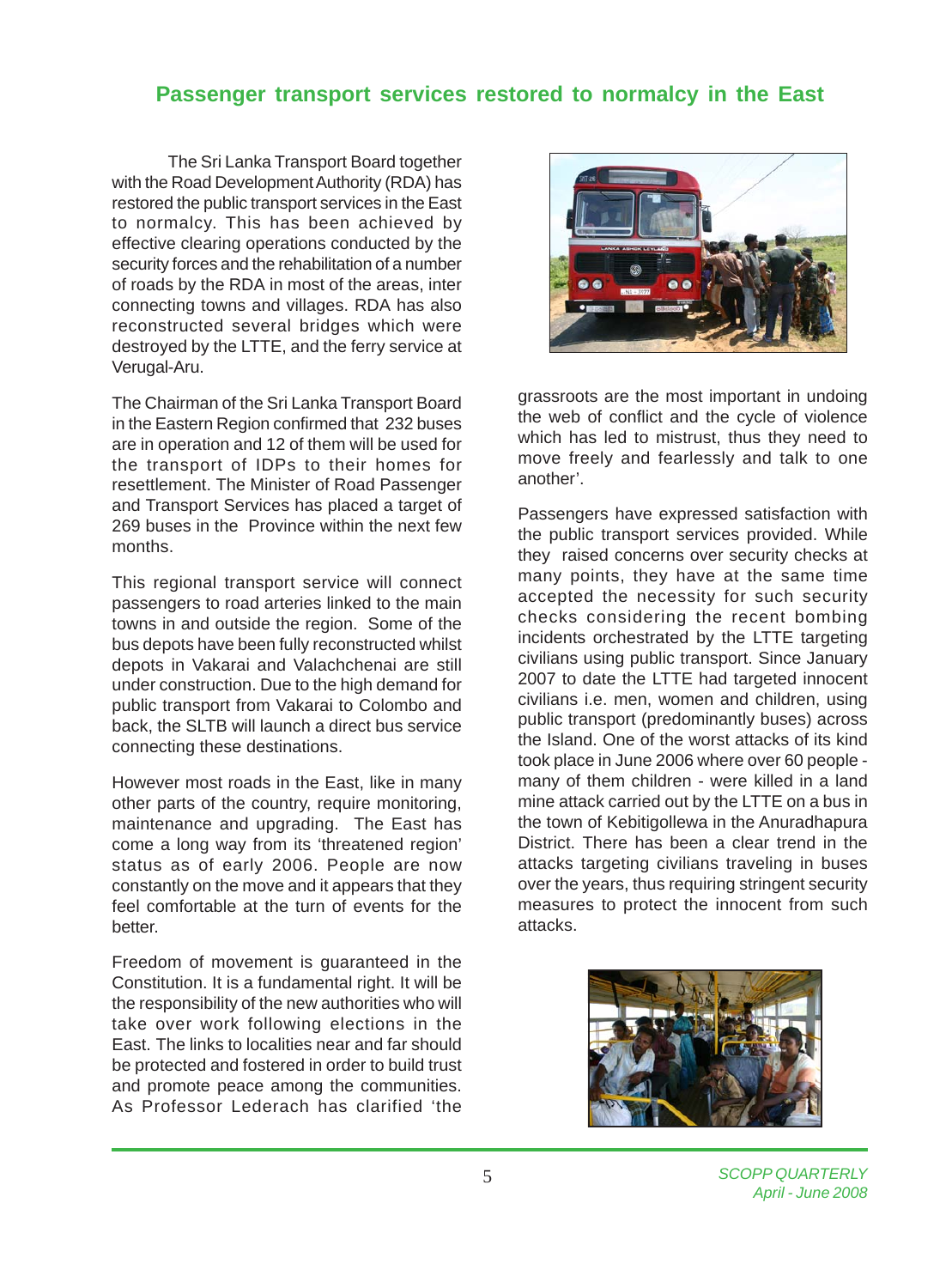## **The tragedy of Tamil civilians**

The Peace Secretariat regrets the death of Father Karunaratnam, in a roadside bomb attack on the road between Mankulam and Mallavi. Father Karunaratnam was head of the NorthEast Secretariat on Human Rights, and had been deeply critical of the LTTE as well as of the government.

This is the tenth episode in which civilians have died at the hands of unknown agents after hostilities resumed following the LTTE attacks on Muttur and Muhumalai in August 2006. The first of these, on October 10th 2006, related to a van that exploded after it was released by court, while the next four claimed five lives due to what seem to have been untargeted shrapnel or shelling.

The next five relate to claymores, all in territory currently held by the LTTE. One of them, in which a dozen persons died, on January 29th 2008, took place in Mannar, fairly close to the forward lines of the Sri Lankan army. The other four took place deep in LTTE controlled territory, so, if the armed forces were responsible, they would have had to penetrate about twenty miles on each occasion.

It would be difficult to do this unless some ground support was available. If the LTTE really believes then that these explosions, three of which claimed one or two lives each while the other claimed thirteen, were the responsibility of the armed forces, they must assume at least some degree of local involvement. This may seem unlikely, given the stranglehold the LTTE has on the local population, but perhaps in the context of increasing suffering through this, there has been a substantial change in attitudes.

The belief that such a sea change had occurred governed the report of the Jaffna University Teachers for Human Rights, which attributed the destruction of a van at Iyankerny on 27th November 2007, causing 13 civilian deaths, to local people disgusted with the LTTE. That revelation suggested for the first time the deep hatred felt amongst some people in the Wanni

for their taskmasters, though it is possible that the targeting of civilians including children was not deliberate, but the result of an essentially amateur approach.

Whatever the cause of these deaths, they should not be repeated. Other Tamil militant groups, having realized the suffering intransigence causes, have abandoned the military option and entered the democratic process. Tamils in the North can see how things have changed in the East, and seem more interested in a political settlement than seemed possible under any previous government. If the LTTE really believes that the government has penetrated so deep into its territory, it must realize that continuing militarization, more conscription, more disruption of health and education, more reliance on a world that is tired of terror, will get it nowhere. The extraordinarily good record of the Air Force, with allegations of civilian deaths in just half a dozen cases out of one hundred and seventy carefully targeted aerial attacks, is a tribute to the precision of the personnel involved and also the information they have received. That information has not come out of the blue.

It is not likely that their awareness of the feeling against them will make the LTTE rethink. But they should be aware that, as UTHR pointed out, the people are not only tiring of continuous suffering, they are taking steps to find relief. Attempts to persuade the international community, as the LTTE terms their few interlocutors in the world at large, to bail them out will not succeed when there is ample evidence that the Tamils at large have begun to understand the need for democratic pluralism. Resistance to totalitarianism may be limited to begin with, but with elections and other opportunities presenting themselves, the civilians in the Wanni may soon make themselves free. In that case the efforts of Fr Karunaratnam to stop the scourge of child soldiers and forced conscription would not have been in vain.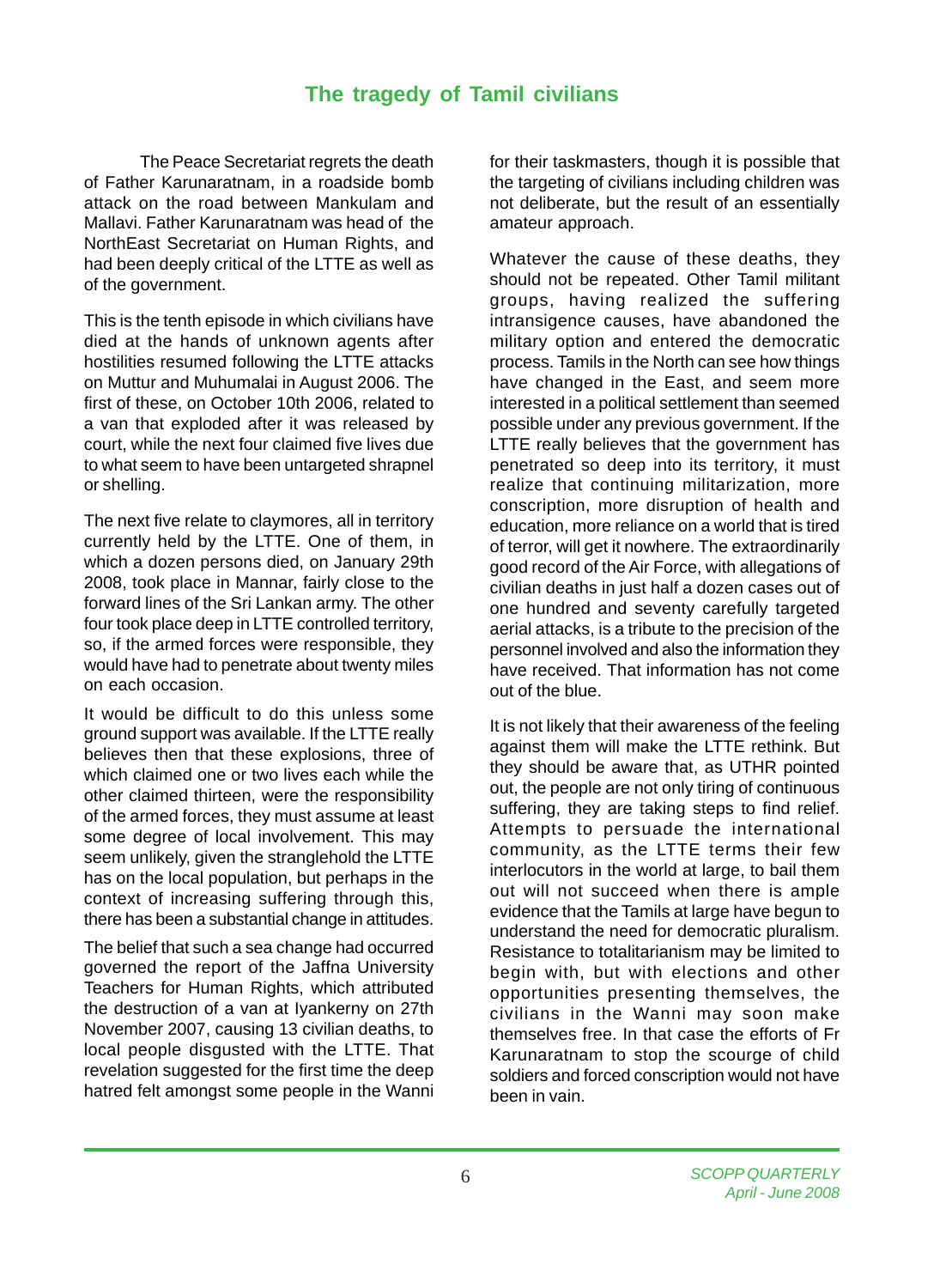# **Spoken Tamil / English language training programme for Traffic Police Officers**

A training programme entitled *"Spoken Tamil / English Language Training Programme for the Traffic Police Officers"* sponsored by the Rotary Club of Colombo Mid-Town, was inaugurated at the Colombo City Traffic Headquarters, Mihindu Mawatha, Colombo 12, on 8th April 2008.

The purpose of this training programme is to develop the communication skills of Traffic Police Officers in all three languages and particularly in Tamil and English when they are on duty. This programme would enhance the ability of the Traffic Police to guide and direct members of the public in a choice of language best understood by them. In addition it is expected to develop better rapport between the Police and public, and improve the overall quality of service provided by the Police.

Initially instruction will be imparted in the Spoken Tamil Language Course. Classes have been scheduled to comprise one day per week of two hours duration altogether making a total of eight (8) hours per month. The length of the course is two months (16 hours). SCOPP suggested the idea of such a public/private partnership and was associated with the organizers in facilitating the process.

## **New Publications**

### *Pursuing Peace, Fighting Falsehood* **Prof Rajiva Wijesinha** International Book House (Pvt) Ltd : Kurunegala, Sri Lanka

This book is a collection of press releases and other articles by Prof Rajiva Wijesinha, Secretary-General, Secretariat for Coordinating the Peace Process. Written in the last year, they deal with criticism of government and military action that rarely includes attention to detail.Since often such criticism passes in time for truth, and is then used by forces hostile to the peace process and to pluralistic democracy, this collection has been put together to make clear, through examination of the context and evidence of actual events, the actual situation.

## *One Step at a Time-Reflections on the Peace Process in Sri Lanka.*  **Dr Sumanasiri Liyanage**

South Asia Peace Institute : Colombo, Sri Lanka

This book analyses the events and processes that took place in SriLanka between 2001 and 2006, in the context of the search for peace through the Ceasefire Agreement of 2002. It covers the areas of identity, nation, nationalism, conflict, negotiations, peace, democracy, justice and equality. Dr. Liyanage argues that the process of 2001 was based on the idea that the expansion of trade and economic growth would help transform the conflict and bring peace to the country. This liberal theory of conflict and conflict resolution however failed to grasp therich complexity of modern ethno-political conflict. While there is a positive correlation between the two factors, casual directionality cannot be asserted so readily. This book probes this theory of liberal conflictresolution using the events in Sri Lanka as an example, and looks at a possible framework for a future peace process in the country.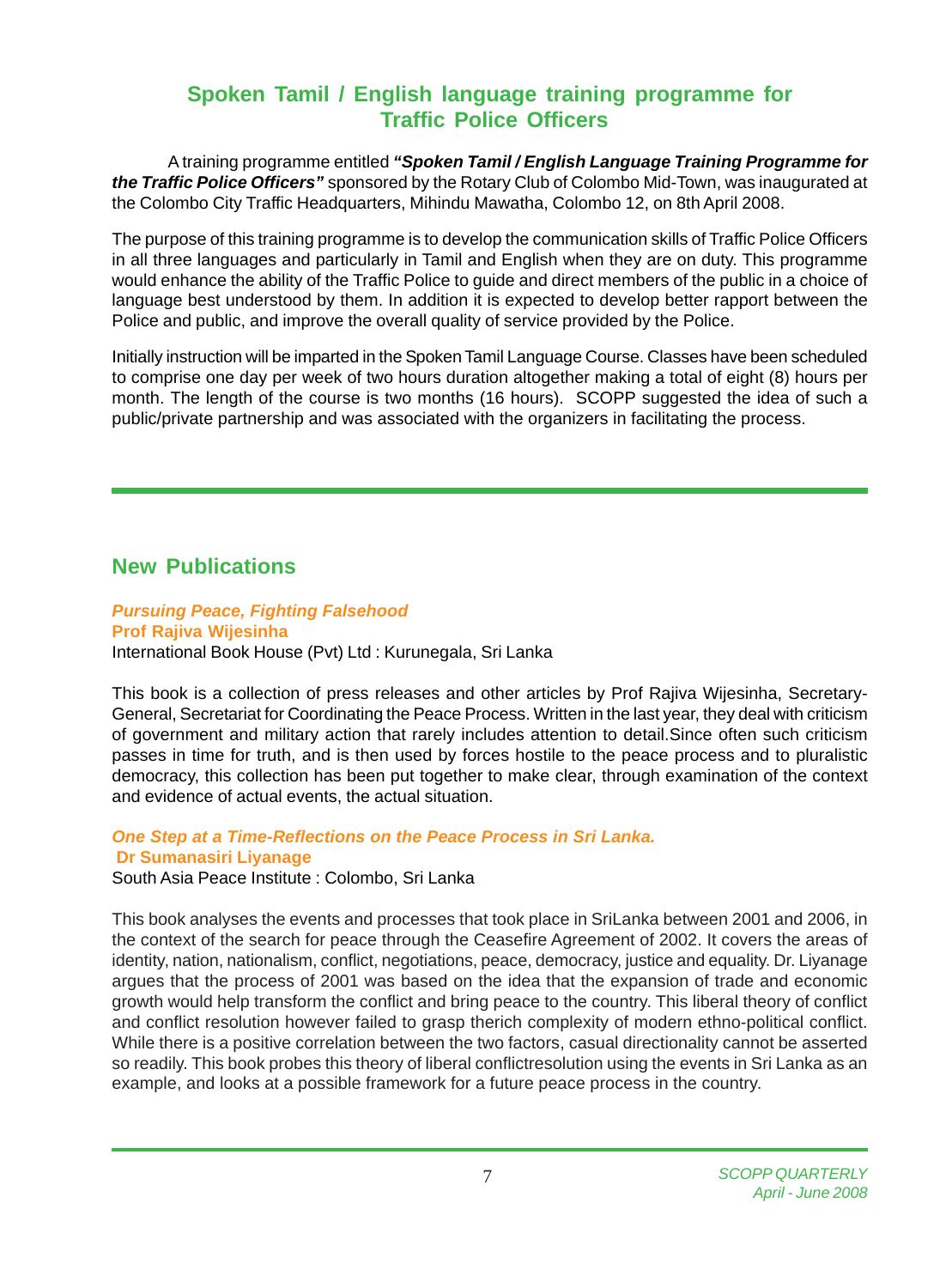## **Private sector focus on Eastern Development**

After the restoration of peace and a pluralistic civil administration in the Eastern Province, investor confidence is returning and it is likely that GDP will grow in what is potentially one of the most productive areas in the country. With the state investing in key infrastructural projects like roads, electricity and schools, after the liberation of the area from terrorist control and influence, the private sector has also begun to focus on the East.

### **Rs. 8000 million for farmer development from Cargills**

Cargills Ceylon Limited together with the Ministry of Nation Building and the World Bank will launch a mega Rs. 8000 million project to develop agriculture and livestock sectors with a buy back arrangement. This strategy will ease the problem of market access that is experienced by small and medium size entrepreneurs across the country. Cargills is planning to focus on vegetables, rice, fruits, fish and milk, and with the buy back arrangement to avoid middlemen and thus the escalation of costs.

Cargills is also trying to reduce waste significantly by a better logistical management system. Currently the country experiences 40% waste on fruits and vegetables in transit from a farm to a supermarket chain. This is to be reduced to just over 5% with the strong distribution system that Cargills intends to introduce. To support this, the World Bank will jointly conduct training programmes on how post harvest losses can be mitigated in Batticaloa, Thambuththegama and Ampara.





#### **Hayleys investment in Agriculture**

Hayleys Agro which already had a presence in the Eastern Region will focus on driving advanced technology into the Eastern Region and thereby increasing productivity levels in the agricultural sector. The company will train farmers in the use of biotechnology to produce high yielding crops such as banana, pineapple, strawberry and related fruits so that it can get the best from the rich soil quality of the Eastern Province.

### **CIC puts 750 million into fruits and dairy products**

5000 growers in the Eastern Province will benefit from focused investment in a banana cultivation project by CIC, the Agri-specialist in Sri Lanka. The investment will cover an over 15,000 acre area close to Kantale River. The project will provide employment to 10,000 farmer families and the target is to export 200,000 tons of bananas and other fruits a week.

The company will also establish another joint venture project with the government for a 2200 acre dairy farm project on a 49/51 per cent partnership basis at Mutuwalla. The investment will produce more than 2000 liters of milk a day and will attract 1000 outgrowers.

Apart from milk CIC intends to produce 2000 tons of compost fertilizer and 8000 tons of maize on the farm itself, to ensure diversity for the total investment.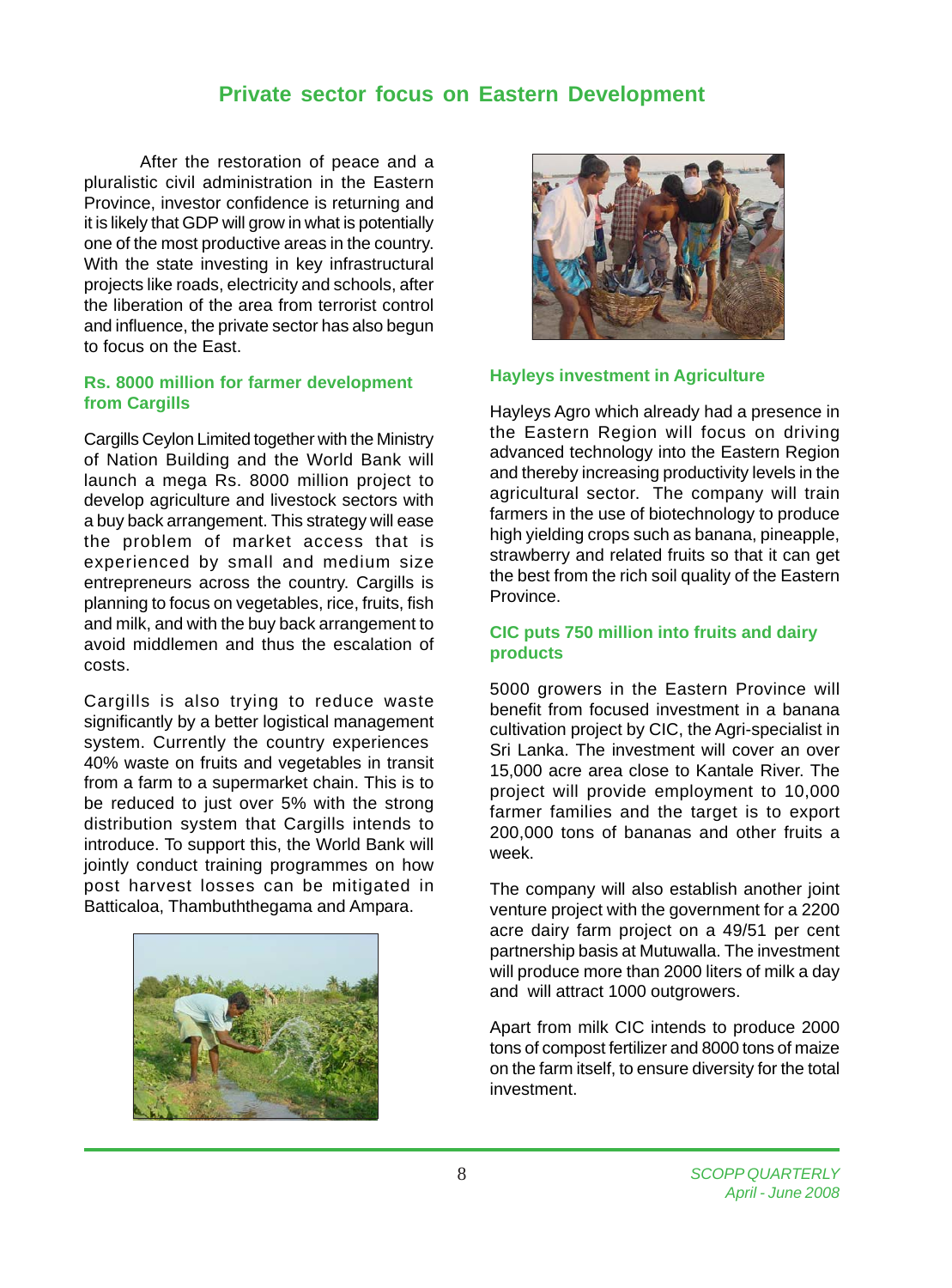## **Medical Camp for the Wanni IDPs in the Puttalam District**

A Medical Camp for the residents of the Noracholai and Alankudah camps was successfully conducted at the Alankudah Muslim Vidyalaya in February 2008.

On a request made by SCOPP, the Golden Key Eye & ENT Hospital made available the services of four general physicians and four Eye & ENT specialists together with transport and accommodation costs.

The drugs to treat the patients were made available by the Health Minister. Preparations for the camp at the venue, lunch and refreshments were arranged by the officials of the Ministry of Resettlement.

Two doctors who at the camp were from the Wanni and had passed out as doctors after studying in Colombo and they offered to make available the services of 20 doctors and to meet their expenses to conduct medical camps for more than 100,000 Wanni IDPs on a monthly basis. The Golden Key Hospital agreed to continue supporting this initiative and to distribute spectacles free of charge and to facilitate resources for surgery to the needy.

Local doctors, school principals, bank managers, youths and several others along with the Ministry officials volunteered to assist and SCOPP was able to successfully conduct this community service project, earning the appreciation of the residents of the IDP camps.

**Alankudah has four main camps, housing 2,700 families. They have been living as IDPs over the past 18 years and the youth have been born and bred in the same area.**



About 50% of the inmates of the camps have already bought plots of land and are being provided a sum of Rs.250,000 each to build a house. The remaining 50% continue to live on state land as refugees and have requested that the land be permanently alienated to them since an entire generation considers Alankudah as their home.

11 children of IDP families from the Alankudah Vidyalaya and 01 student from the Noracholai



Vidyalaya have been selected this year for University admission. Three of these children have lost their fathers and almost all do

not have the means to pursue higher education. Each student require approx. Rs.6,000/- per month to pursue higher studies, SCOPP is coordinating to obtain sponsorship to enable these students continue their higher education.

About 25 young girls of Alankudah have been trained as seamstresses. SCOPP is working with NGOs to provide them with sewing machines for self employment. There is no permanent livelihood for the people of this locality. They depend on food rations to a large extent. They are prepared to work hard and earn a living if they are provided livelihood assistance. They could be set on their feet if each family is given Rs.30,000/- for goat farming, cultivation of minor crops or to set up small businesses and offers of assistance on a coherent basis are welcome.

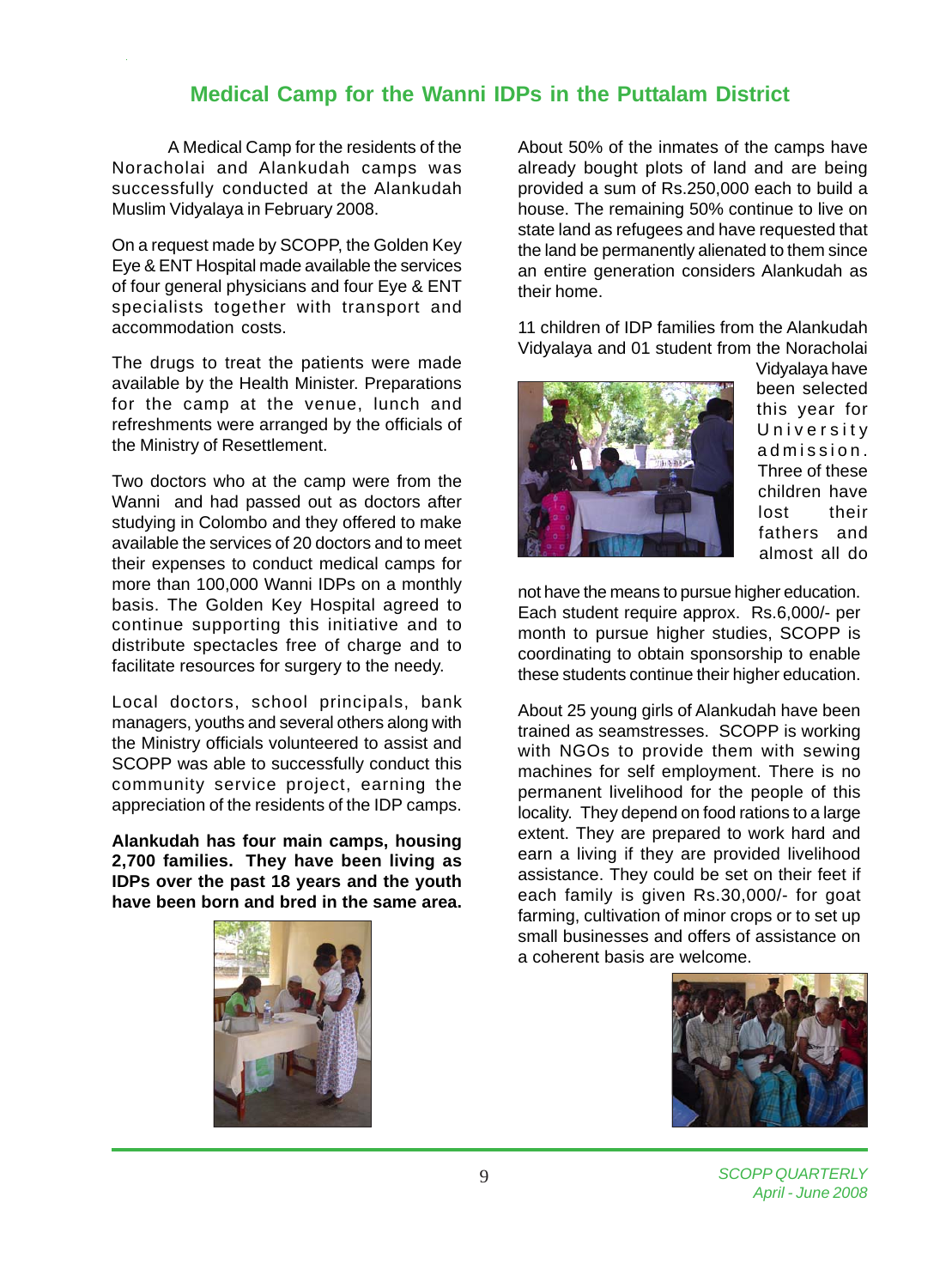## **In memory of Maheswary Velautham**



The Peace Secretariat profoundly regrets the murder of Ms Maheswary Velautham during a visit to Jaffna to see her sick mother. Given the plethora of deaths this country suffers from, the Secretariat has not been accustomed to issuing statements of sympathy and sorrow for individual cases.

We regret the lives of known and unknown, of civilian and military, and even the lives of our fellow citizens conscripted or deluded into fighting intransigently for a terrorist movement.

Maheswary was martyred to terrorist intransigence, and the day and the manner of her death are symbolic of the uphill struggle Sri Lanka faces. It occurred just after the election of a Provincial Council that should be able to fulfill the diverse demands of development in the East, whilst maintaining the unity of the country.

It occurred shortly after the appointment of a Task Force for the North, that would be able to promote the needs and aspirations of the people there who have suffered for too long from totalitarianism and terror, during which specific measures for development fell by the wayside.

Maheswary's murder occurred too on the day when Sri Lanka was subject to the Universal Periodic Review with regard to Human Rights. Ironically, it brought home to those worried about continuing violence in Sri Lanka the root cause of all this violence, the terrorism that victimizes everybody, but most obviously the vulnerable.

Thus she was killed when she went up in haste to see her sick mother, leaving aside the security given to her because she believed that, amongst her own relations, she would not be in danger.

We recall now what happened to Mr Kadirgamar, who did not allow the homes of his neighbours to be searched, in the belief that they were like him and could be relied upon.

At a personal level, the Secretariat worked closely with Maheswary Velautham, as she was the nominee of the EPDP to the APRC. She was the legal adviser to the Hon Douglas Devananda, Leader of the EPDP, and was a lawyer and forceful Human Rights Activist. As the only woman member of the APRC, she was more than capable of holding her own in discussion.

She was deeply committed to a political resolution of the conflict and to a united Sri Lanka where all ethnic and religious communities would live together in peace and dignity and passionate in seeking to meet the aspirations of the people in the North and the East.

In addition to her deep and vibrant political and social commitment, Ms Velautham was closely involved in meditation and spiritualism and often said that this was an effective way to reach an understanding of one's self as well as others.

Two weeks before her death she spoke at the Commonwealth Youth Ministers Conference on an area in which she felt the expansion of opportunities was essential. Her vibrancy and sense of humour and camaraderie at that conference exemplified her thorough commitment to service through sympathetic involvement.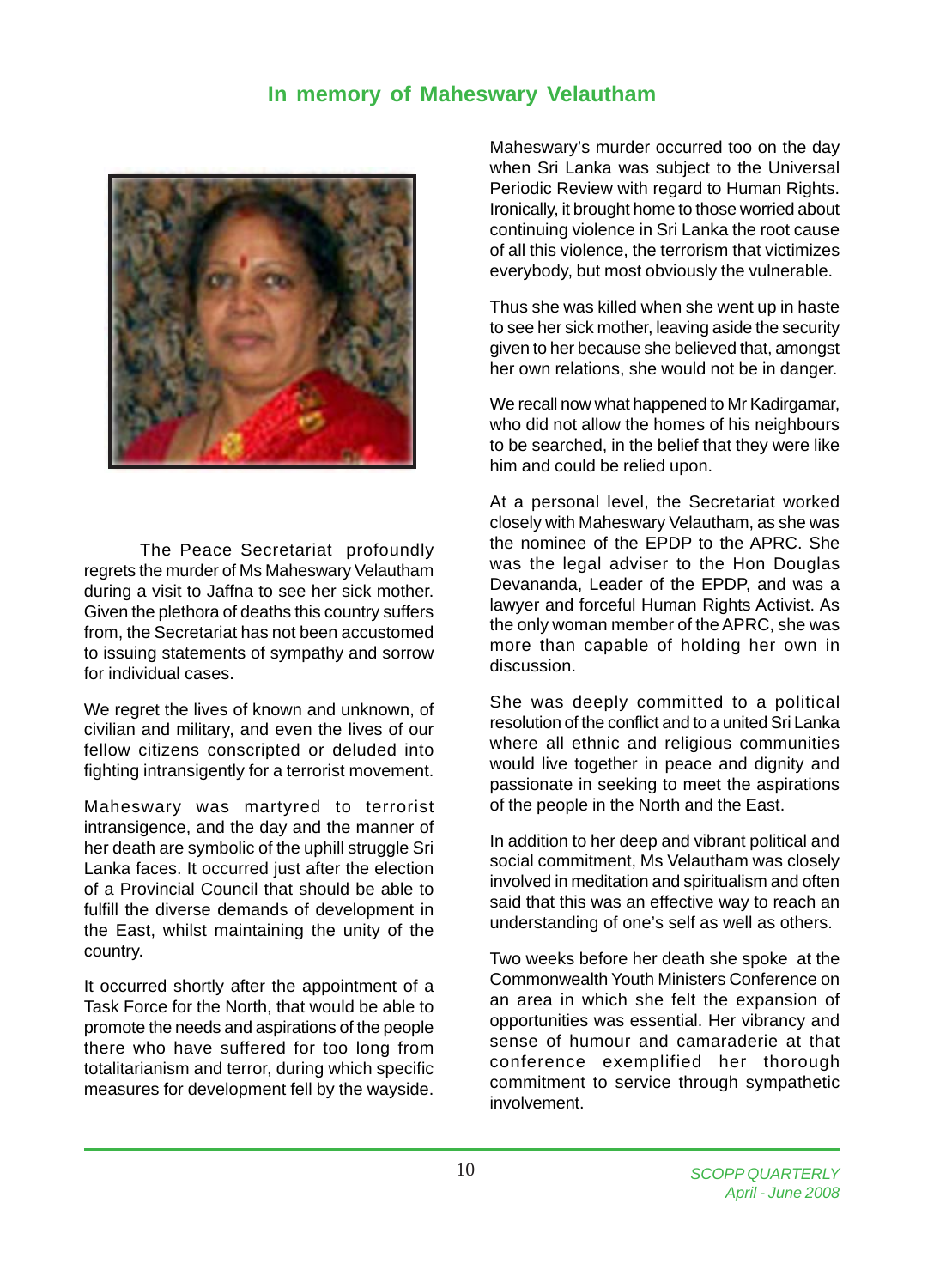## **Peace promotion tour to Japan**

Since the liberation of the Eastern Province in 2007, development activities sponsored by the Government of Sri Lanka have been implemented on a large scale across the Province. Several have engaged the youth of the Province in a range of ongoing work, enabling integration, building of ethnic harmony and economic development.

Some of these youth were provided with an opportunity to visit Japan, and explore opportunities to build bridges between the people of Japan and the youth of the Eastern Province.

Upon an invitation of the Ministry of Foreign Affairs of Japan, the Embassy of Japan in Colombo requested the Secretariat for Coordinating the Peace Process (SCOPP) to nominate candidates to participate in a 7 day Peace Promotion Tour to Japan in April 2008. Accordingly SCOPP, having consulted the Government Agents in the Trincomalee, Batticaloa and Ampara Districts and civil society,



short listed candidates who met the requirements set out by the Embassy. The final selection was made by the Embassy of Japan in Colombo. The

Sri Lankan delegation was represented by Sinhala, Tamil and Muslim youth, both male and female, reflecting the multi – ethnic composition of the Eastern Province.

In Japan the Sri Lankan delegation, held fruitful discussions with Mr. Yashushi Akashi, Japanese Special Peace Envoy to Sri Lanka, Mr. Kohara, Deputy Director General Ministry of Foreign Affairs, Prof. Ashiwa of the Hitotshubashi University, Prof. Shibuya of Wako University and students of both the Universities. They also paid a courtesy call on Mr.Kimura, Senior Vice-Minister of the Ministry of Foreign Affairs.

They had discussion with Mr. Uyangoda, Ambassador of Sri Lanka to Japan and were hosted to dinner by the Sri Lankan Embassy and the Ministry of Foreign Affairs. They also visited many tourist sites in Japan.

The Sri Lankan delegation described the tour as a successful and valuable experience, and said Sri Lanka has a lot to learn from Japan, in particular the industry, discipline and unity of the people of Japan. They also observed that they have a better understanding now of the depth of Japan's commitment, towards assisting Sri Lanka achieve a peaceful settlement and economic betterment.

This initiative by the Ministry of Foreign Affairs and Embassy of Japan was welcomed by SCOPP as it has provided a valuable opportunity for the youth from the East to venture in to the international arena and gain interactive skills and experience through exposure to different conditions in a foreign country.

### **New Hotlines at the Disaster Management Centre**

The Peace Secretariat welcomes the establishment of hotlines on which disappearances and related problems can be reported immediately for investigation. The Policy Unit of SCOPP had discussed this problem with the Ministry of Disaster Management and Human Rights and notes the swift implementation of suggestions in this regard.

The Ministry launched hotlines (011-2676513 and 060-2119246) to report disappearances, at the Disaster Management Centre, BMICH.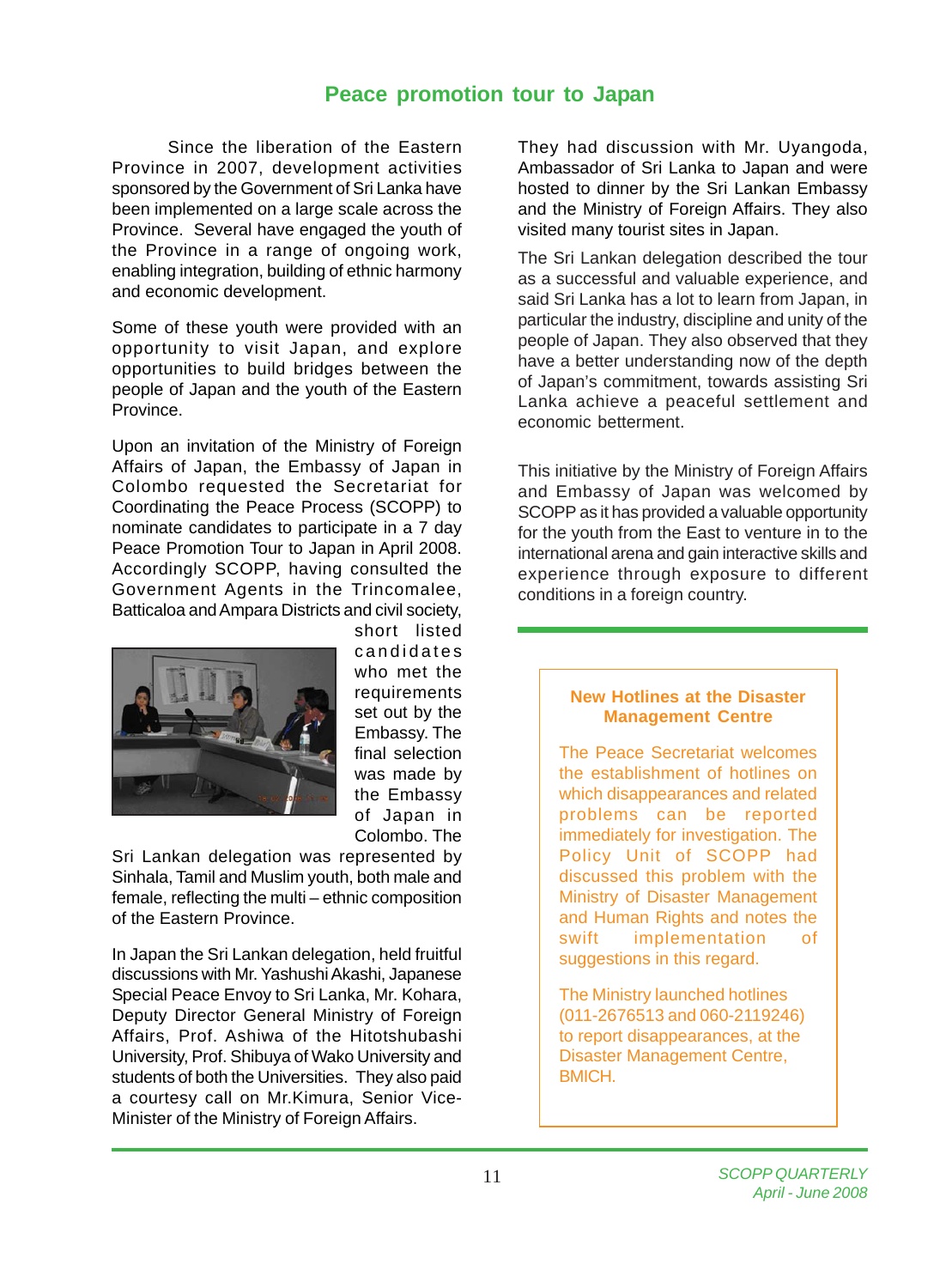## **Livelihood assistance to Tsunami affected women**

A sum of Rs. 300, 000 (Three hundred thousand Rupees) granted by the Rotary Club of Windward Oahu (Hawaii) via the Rotary Club of Colombo North was distributed to 06 Tsunami affected women in Trincomalee through the Chamber of Commerce and Industry of Trincomalee in the form of loans to develop their businesses. The Peace Secretariat (SCOPP) handed over the cheque for Rs 300,000 obtained from the Rotary Club of Colombo North to the Chamber of Commerce of Trincomalee.

A sum of Rs 50,000 was distributed each to of the 6 women at a function held at the Chamber of Commerce Office, Trincomalee on the 5th April 2008. The Deputy Secretary General of SCOPP, Mr. C.S. Poolokasingam, Director Ms. Dayani Panagoda and Assistant Director Ms. Amanthi Wickramasinghe participated at this function. The Chamber of Commerce of Trincomalee Chairman Mr. R.Rajarammohan, Secretary K.Thiruchchelvam, Treasurer Mr.Sarathchandera Wijesooriya, Director & Board Members Sandya Priyadarshini, R. Ravichchnderamohan, and Chief Executive Officer S. Mohanasundaram also participated in the proceedings.

The six beneficiaries are currently engaged in retail, sewing, dress, dry fish, vegetable, and furniture businesses.A seventh beneficiary will be handed over a remaining sum of Rs. 50, 000 to commence a Dress making business.

This loan is issued to start new businesses or develop existing businesses. Receivers of this loan should settle this loan within a period of thirteen months. If any unavoidable circumstances occur a further period of 02 months will be given as a grace period. Interest will not be collected against this loan. The receiver of this loan should pay the monthly installment of Rs. 4000 for 12 months and Rs 2000 on the 13th month on the 5th of every month. Recovered money will be given to other female business people as loans.



*Mr C S Poolokasingham, Deputy Secretary General, SCOPP (left) & Mr. K. Thiruchchelvam Secretary, Chamber of Commerce & Industries, Trincomalee (right) handing over the grants*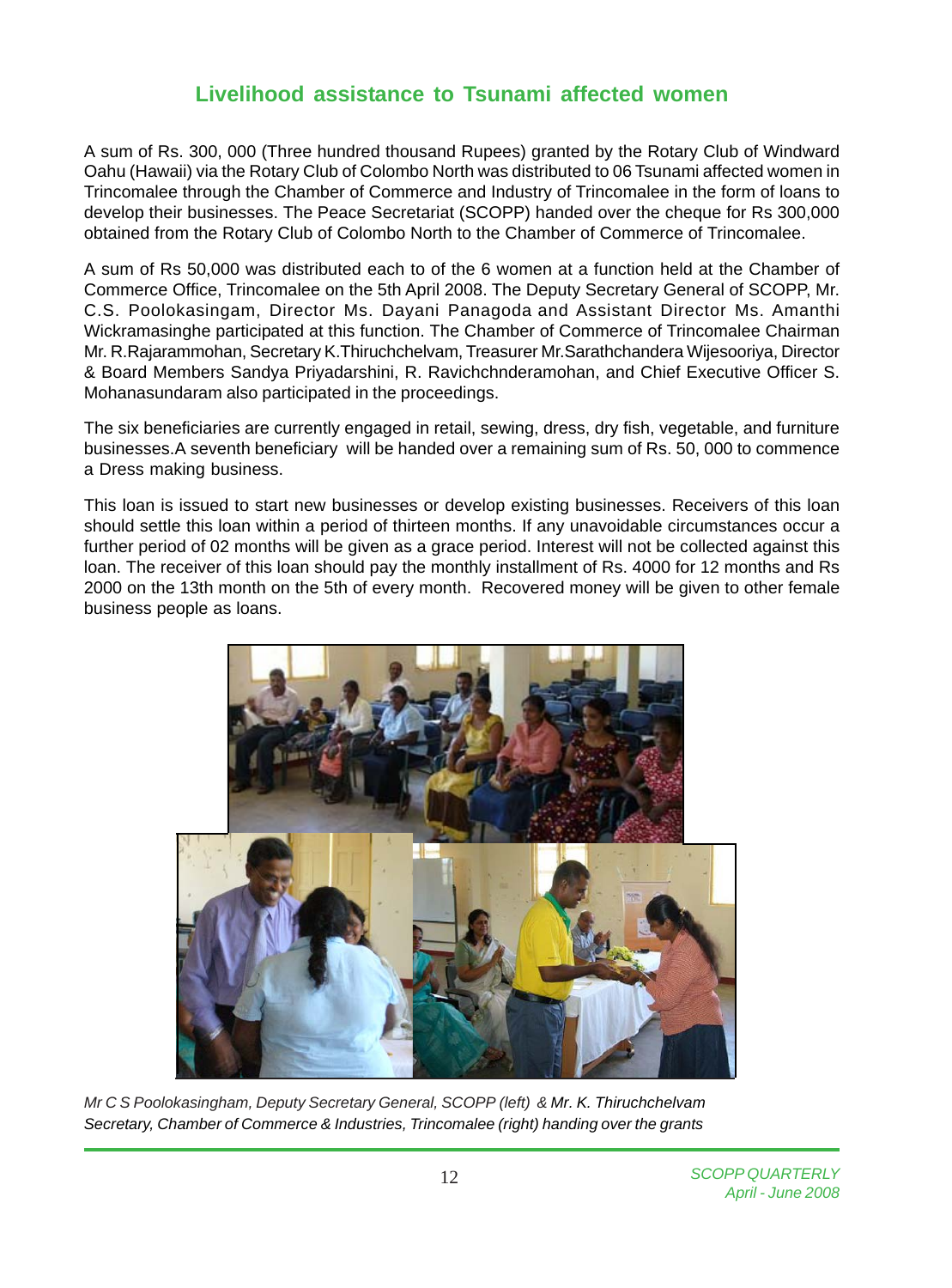## **Sri Lankans discuss peace and reconciliation in Oslo**

A number of speakers from Sri Lanka participated in the Conference on Peace and Reconciliation in South Asia organized by the International Association for Human Values in Oslo on 10th and 11th April 2008. They had been invited in their personal capacity by IAHV, which was founded by the Indian guru HH Sri Sri Ravi Shankar. The Conference dealt with different conflicts in South Asia, but Sri Lankan issues attracted the greatest interest and discussion, with presentations also from Prof Indra de Zoysa of Trondheim University and John Hanssen-Bauer, the Special Envoy for Sri Lanka. Niraj Deva of the Conservative Group of the European Parliament also participated.

Minister Arumugam Thondaman gave a succinct outline of the conflict and of measures currently taken to promote peace through a political solution. He noted too the manner in which the citizenship issues of people of Indian origin had been resolved through the political engagement and peaceful agitation of Minister Saumyamoorthy Thondaman. This speech was followed by a Tamil oration by Rev Brahmanawatte Seevali Nayaka Thero, who laid down the Buddhist precepts that would contribute to peaceful resolution of conflict. After Dr Jayalath Jayawardena had described the current situation, Rev. Maduluvave Sobitha Nayaka Thero reaffirmed the pluralistic character of Sri Lankan society. The second day saw a presentation by Mr Hanssen-Bauer on the general Norwegian role in Reconciliation of Conflicts in Asia. The last session dealt with the role of the media in conflict resolution, and Prof Rajiva Wijesinha of the Sri Lankan Peace Secretariat showed how conflict could be perpetuated by media misrepresentation.

This was followed by workshop sessions, with the workshop on Sri Lanka being chaired by Erika Mann of the Socialist Group of the European Parliament. Prof Indra de Zoysa also made a presentation at this workshop, as did the first four Sri Lankan speakers. There was much lively debate, with impassioned statements by several representatives of the Tamil community now settled in Norway and



*Minister Thondaman addressing the meeting*

elsewhere in the West. The Sri Lankan speakers responded firmly to misrepresentations whilst engaging in sympathetic dialogue since it seemed that many of the expatriates were not aware of recent developments. Minister Thondaman pointed out for instance that deficiencies in recruitment were not due to prejudice but to educational circumstances now being remedied, whilst Rev Sobitha talked of the now nationally recognized need to ensure a due place for the Tamil language. The question of the 1990 ethnic cleansing by the LTTE of Muslims from the Northern Province was raised, and was met with universal regret on the part of Sri Lankan Tamil expatriates too.

In reporting afterwards on the workshop, Ms Mann noted the positive measures that had been taken recently, and suggested that further initiatives in terms of positive discrimination to enhance state sector employment for Tamils would go far to resolving the sense of deprivation now felt. In general it seemed that the interaction, and the opportunity to discuss issues openly, could lead to positive results.



*The delegation at Oslo*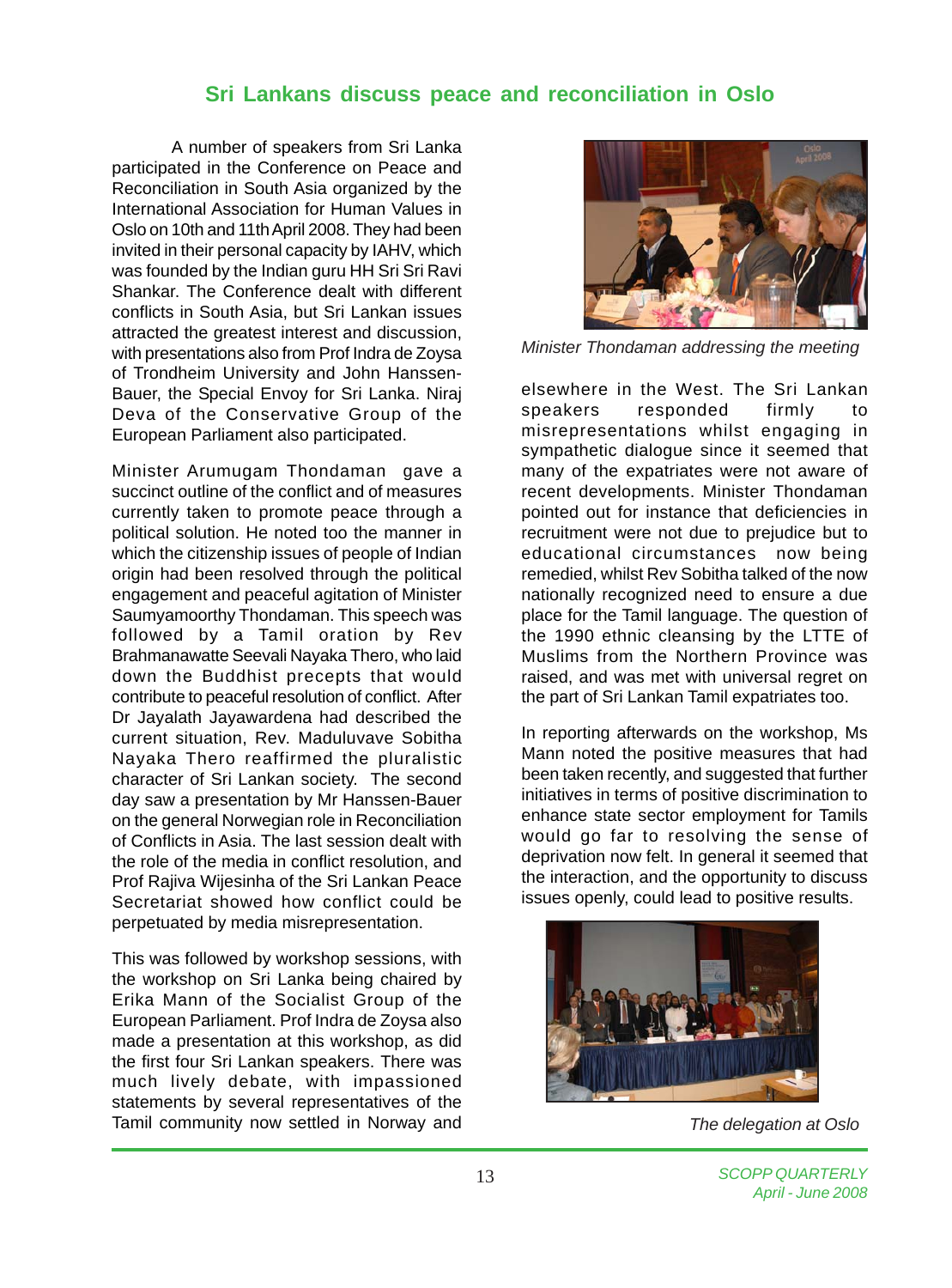## **The Long Table – dialogue forums**

The *"Long Table"* dialogue forum series is an initiative of the Secretariat for Coordinating the Peace Process (SCOPP) in collaboration with the Sri Lanka National Commission for UNESCO (SLNCU), the Ministry for Mass Media and Information and the Sri Lanka Rupavahini Corporation (SLRC).

### **Background**

The theme of peace in Sri Lanka has been dominated by the discourse on power sharing almost to the exclusion/ neglect of other aspects of peace-building, which in the broadest possible terms connotes a range of policies, processes and activities which address political, economic, social, cultural, and humanitarian concerns towards a durable peace.

In an effort to broaden this process a series of dialogue forums will be held and broadcast over national TV with the participation of different stakeholders – government institutions, civil society, academics, business community, cultural community and ordinary citizens on, some of these neglected aspects of peace building in Sri Lanka.

### **Objective of the Forum**

- While emphasizing the need to find a political solution, help broaden the current understanding of peace building beyond the discourse of a political solution
- Help document current efforts at peace building in Sri Lanka whether by government, civil society, academics, etc
- Identify gaps, and problem areas
- find ways to bridge those gaps and address problems
- create a dynamic, meaningful and non confrontational dialogue on these issues between different stakeholders
- highlight best practices at the international level in order to learn from those experiences
- come up with a series of recommendations to strengthen government's peace building efforts



### **Experience from South Africa**

The series has been titled the "The Long Table" citing the terminology widely used with regard to the consultation process in South Africa where the 'High Table' was considered a highly conspicuous and visible dialogue consisting of the main negotiators and other key decision makers, with the 'Long Table' i.e. the political leaders, academics, professionals, trade unions and the business community feeding their ideas to the 'High Table'. In light of the dialogue process in Sri Lanka on the peace process this series is an attempt to highlight the viewpoints and recommendations of the 'Long Table' in Sri Lanka.

### **Dialogue Forums**

The first of the forums aired was erase on the APRC, with the participation of Hon. (Prof.) Tissa Vitarana,Chairman, All Party Representative Committee (APRC), Minister of Science and Technology, Prof. Rajiva Wijesinha, Secretary General, Secretariat for Coordinating the Process (SCOPP),Mr. V. Anandasangaree, President TULF, Recipient, UNESCO/ Madanjeet Singh (Prize for Tolerance and Non Violence) and Mr. Javid Yusuf, (fmr) Secretary General, Peace Secretariat for Muslims.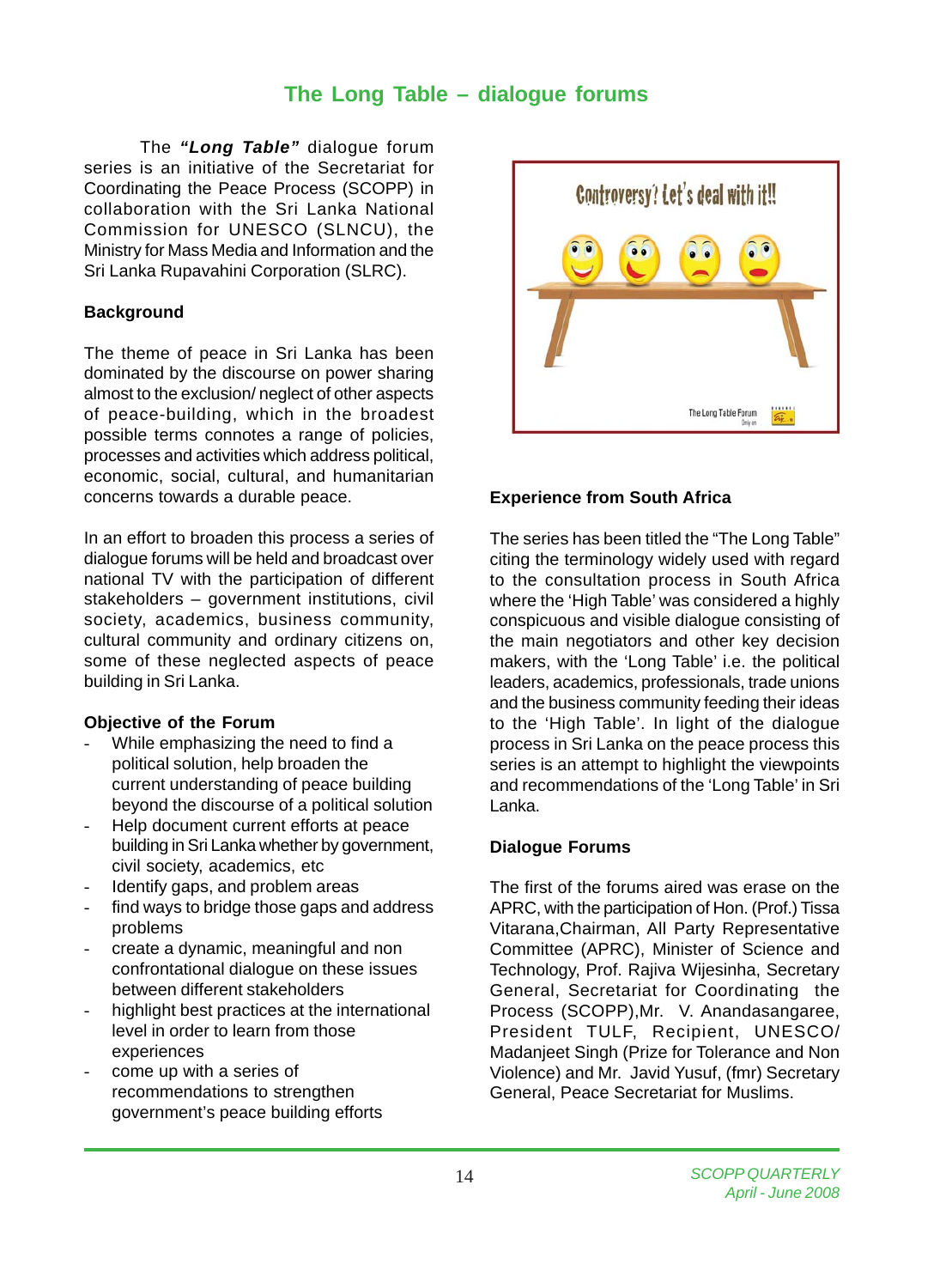The program focused on the need for the APRC and its work to date, issues related to the 13th Amendment, the obstacles to its implementation including the devolution of land and police powers, the perceived aspirations of the Tamil and Muslim communities and the wayforward.

The second dialogue forum concentrated on 'Language Rights and Provincial Empowerment' featuring Hon. (Mrs.) Ferial Ashraff, Minister of Housing and Construction, Mr. Prithiviraj Perera, Secretary General, Sri Lanka National Commission for UNESCO,Mr. Jeevan Thiagarajah, Executive Director,Consortium of Humanitarian Agencies (CHA) and Mr. Samantha Abeywickrema, Secretary General, Business for Peace Initiative, Federation of the Chamber of Commerce and Industry of Sri Lanka (FCCISL).

 A conceptual outline on the subject of 'language' and the importance of improving language proficiency both at personal, national and global levels and possible areas to improve implementation of policy focusing especially on structural change were discussed to some length.

Stressed was the fact that strengthening dialogue, diversity and development through language, brings out creativity. Key examples are India which has a vibrant multi-lingual culture as also Europe where knowledge of a second language has been encouraged.

It was pointed out that finally however, it is the English speaking people who hold the more dominant positions in key decision-making bodies. Thereby even though we talk of swabhasha, in order to empower our children to work effectively within the ambit of the national and interconnect with the global community, language proficiency in English is essential. This would entail the promotion of English which is

an international link language amongst communities in Sri Lanka leaving the choice to the communities of a common language of communication.

### **Future Programs**

The dialogue forums will thereafter continue, taking up numerous other issues, such as the roles of education, culture, education, mass media and communication, constitutional rights and related issues on peace building in Sri Lanka, which shall be documented. These will provide opportunities for concerned stakeholders to express their views, so that decision makers in government could take them into account, in the process of policy planning and implementation.



*A young refugee is seen engrossed in reading at an IDP camp*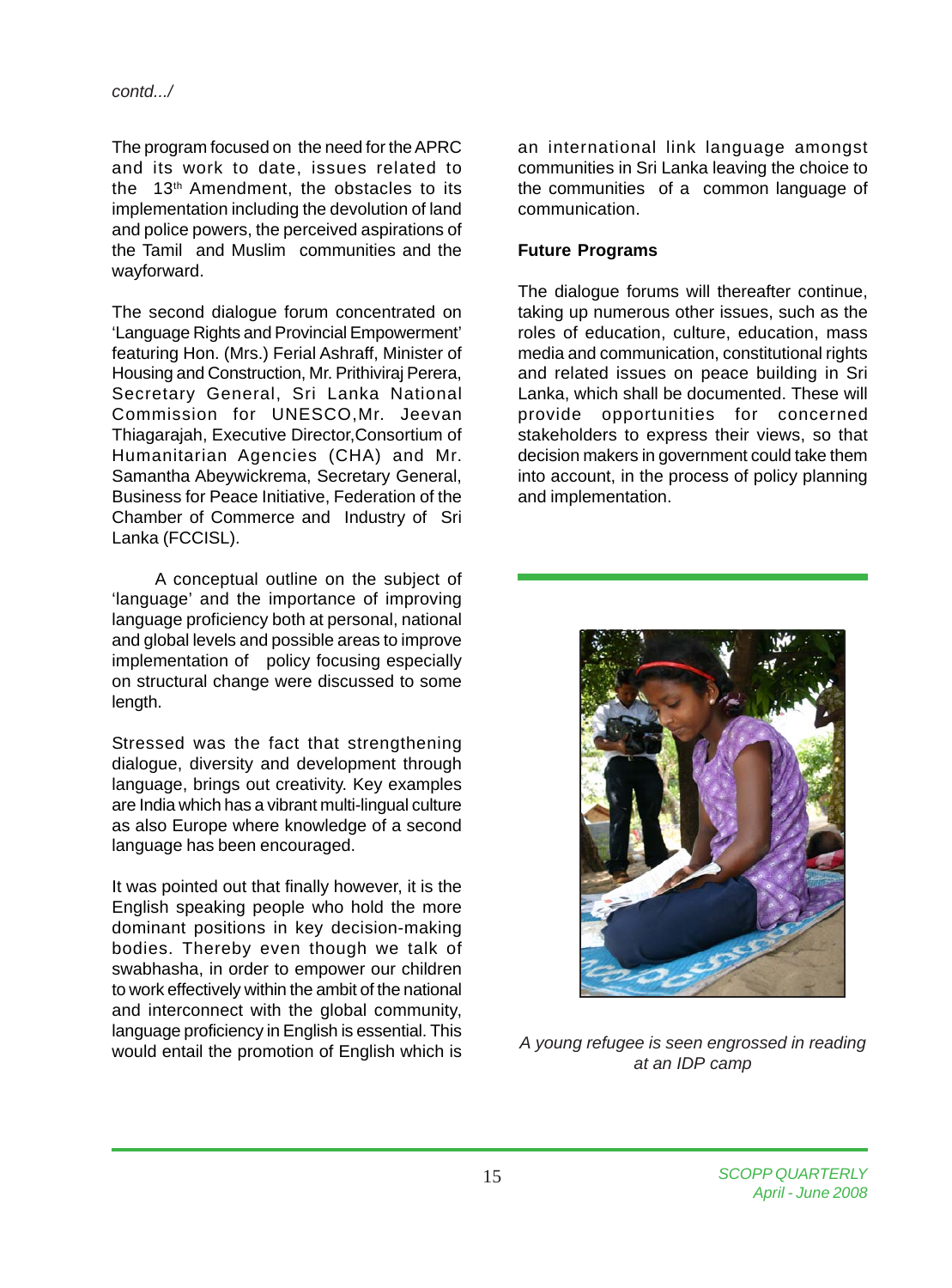## **Peace through soccer festivities in Trincomalee – a resounding success**

A Soccer Carnival was organized by the Social Affairs Unit of SCOPP as part of the Peace Secretariat's initiative to promote *Peace through sports*. with the collaboration of the Eastern Province Governor and the Ministry of Education and Sports. It proved a resounding success, attracting large crowds and the event served as a boost to the game of soccer and young sportsmen of the area.

The Soccer Carnival was made possible by the liberation of the East by the government. All this while, the soccer fans seldom had a chance to see games featuring teams from various parts of the country. The programme organized by SCOPP proved to be a rare opportunity for these fans to witness the game. Large crowds thronged the McHeyzer Stadium in Trincomalee.

The teams that participated were the Colombo Combined Multi Ethnic School team, Colombo Army Team, a combined schools team, a youth team and the Trincomalee Football League. The northern region was represented by teams drawn from the Wanni, Mannar, Vavuniya and Jaffna districts. The players were drawn to the carnival mainly due to their interest in the game despite the various constraints posed by the conflict situation.

Mr. C S Poolokasingham, Deputy Secretary General of SCOPP and the Eastern Province Secretary Balasingham participated as chief guests in the event.The Captain of the Wanni Combined Team, S. Sivaruban said "We have come here surmounting many obstacles. We are unable to fine tune sporting talents due to the war. We could even become national players with proper training and facilities. Players in the East are now able to get the facilities which we lack." He expressed the fervent hope that very soon the soccer players of the North should also be able to enjoy these facilities.

Mr Poolokasingham deliverd the welcome address, speaking in all three languages, stressing on the need for peace and role of sports in fostering understanding and goodwill.



*Female soccer team*

The keynote address was delivered by President of the Trinco Foodball League, DIG Upali Hewage. He invited SCOPP to organize more events of this nature, promoting goodwill and understanding among people.

Immediately after the event, the Manager of the Colombo Combined School team and also the General Secretary of the School Football Federation, Milroy Perera said, "The Players from the North and East have much talent. They could be transformed into national players with proper training and facilities."

SCOPP organized a cricket match in Colombo last year as part of its programme of promoting peace through sports, featuring combined Schools teams from the North and Colombo. The event attracted a representative gathering, many drawn from the people of the North currently living in and around Colombo.

SCOPP also plans to promote the sporting skills of women of North and East through women's soccer and cricket.



*Male soccer team*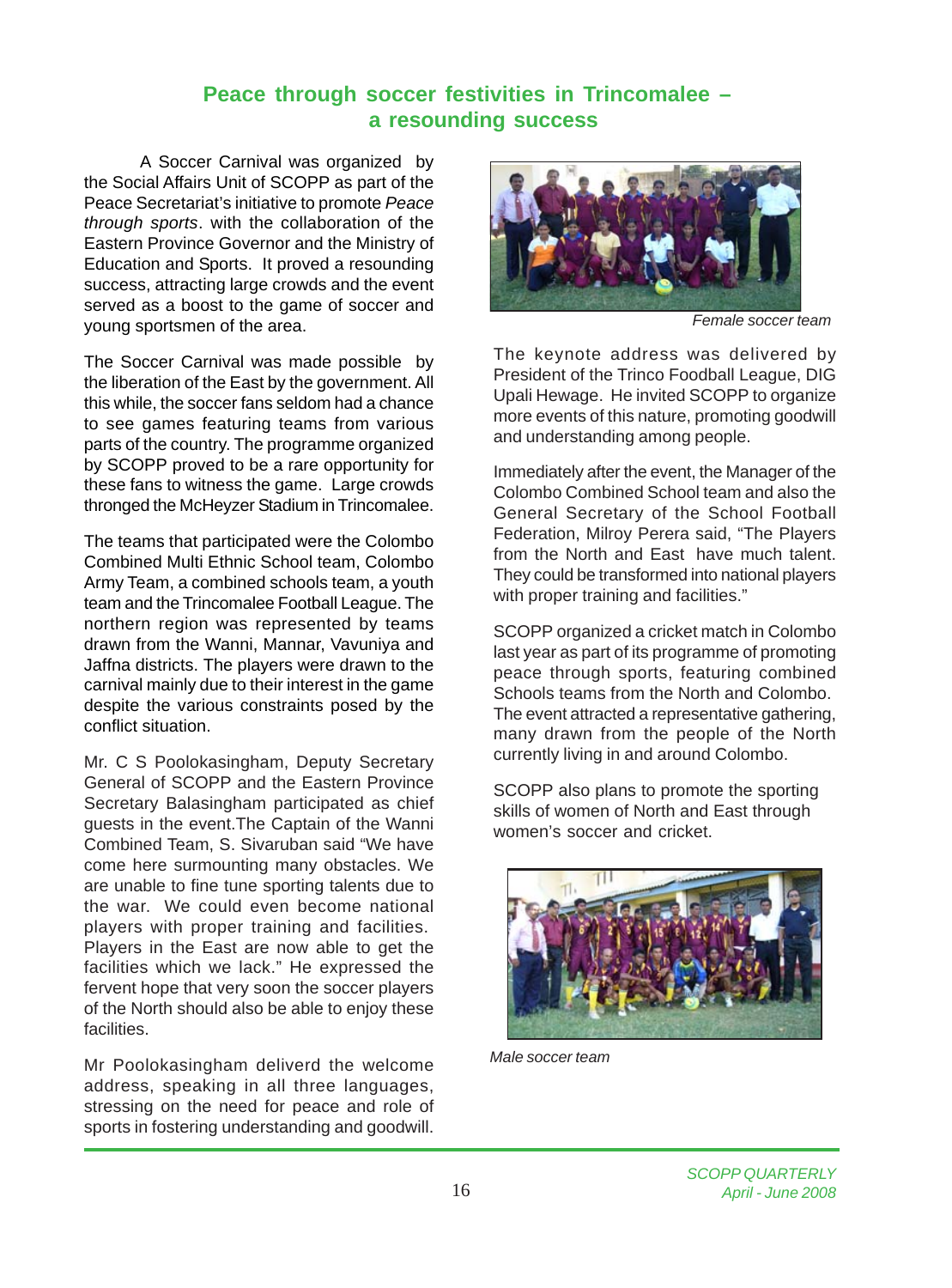# **GLIMPSES OF LIFE IN THE EAST**



*A street scene in Batticaloa*



*Family on a motorcycle*



 *Students on their way to school*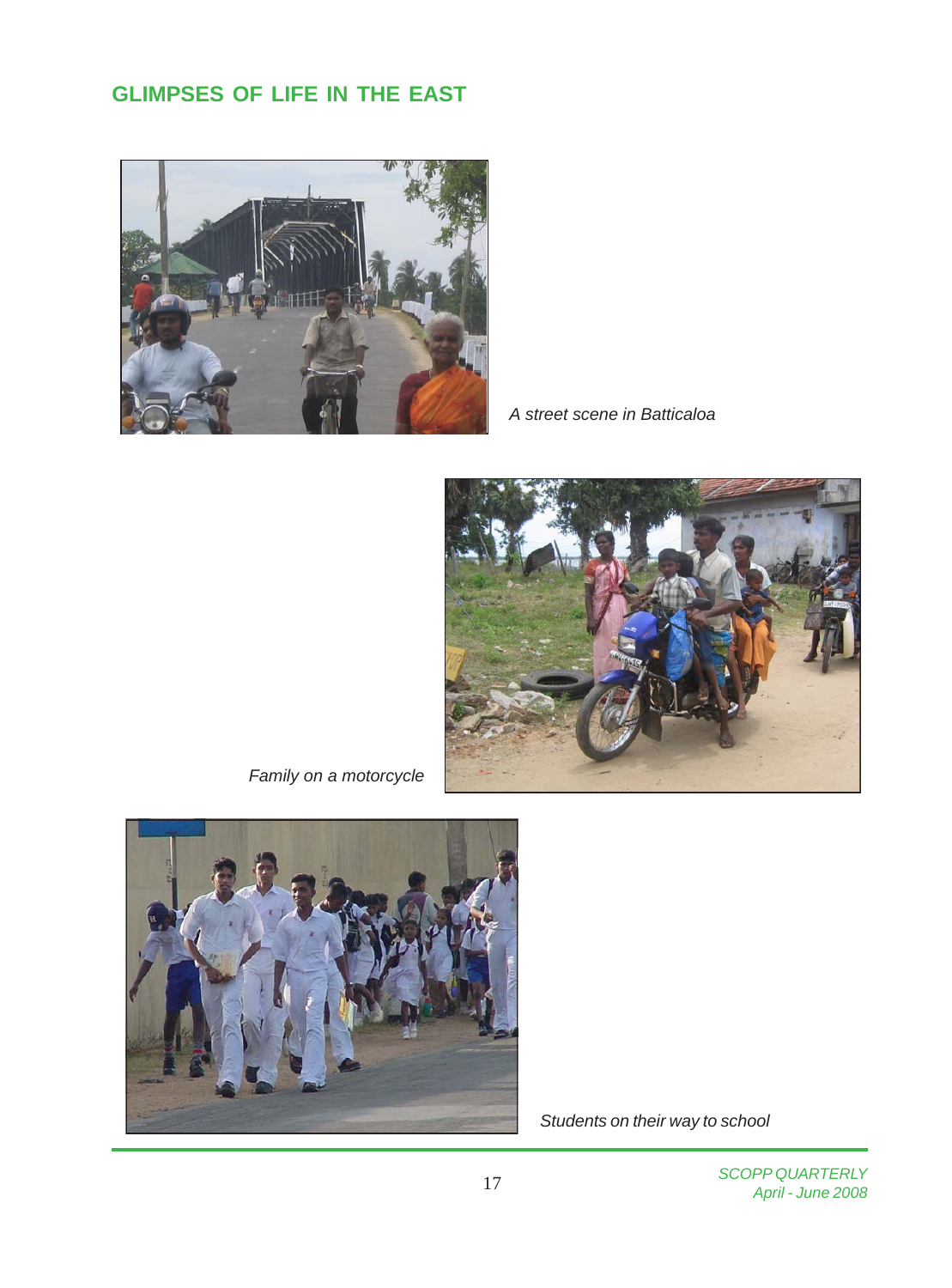**Excerpts from an interview with Prof. Rajiva Wijesinha, Secretary General of The Secretariat for Coordinating the Peace Process (SCOPP) aired on BBC World Service TV – Asia Today (May 9, 2008)**

### **BBC: Well is there a peace process? or are you now redundant?**

*SG: No, I think it is very important at the moment. Or rather, there is no point talking of a peace process, there has got to be a political solution. We found that the Tigers were not responding politically. But fortunately, particularly in the last six months, we had a number of minority groups, Tamil groups, willing to come into politics and take to the democratic path.*

### **BBC: But from outside there seems to be ominous signs that the government and the Tigers now seem really determined to fight to the death.**

*SG: Well the Tigers have always been determined to fight to the death if they could not get a separate state. I think the heartening fact is that many Tamils are coming over, and are recognising that the way to achieve the political goals of Tamils is through politics and not through a military solution.*

**An excerpt from a speech by Prof. Rajiva Wijesinha, on the occasion of the adoption of the Universal Periodical Review Report on Sri Lanka by the United Nations Human Rights Council (UNHCR), in Geneva on June 13th 2008.**

*Thankfully we no longer hear allegations that our security forces, in their struggle against terror, indiscriminately target civilians. That is a canard that has been disposed of. Not so the allegations about child soldiers that seek also to incriminate the Sri Lankan forces, in a vain attempt to draw attention away from the continuing malpractices of the LTTE.*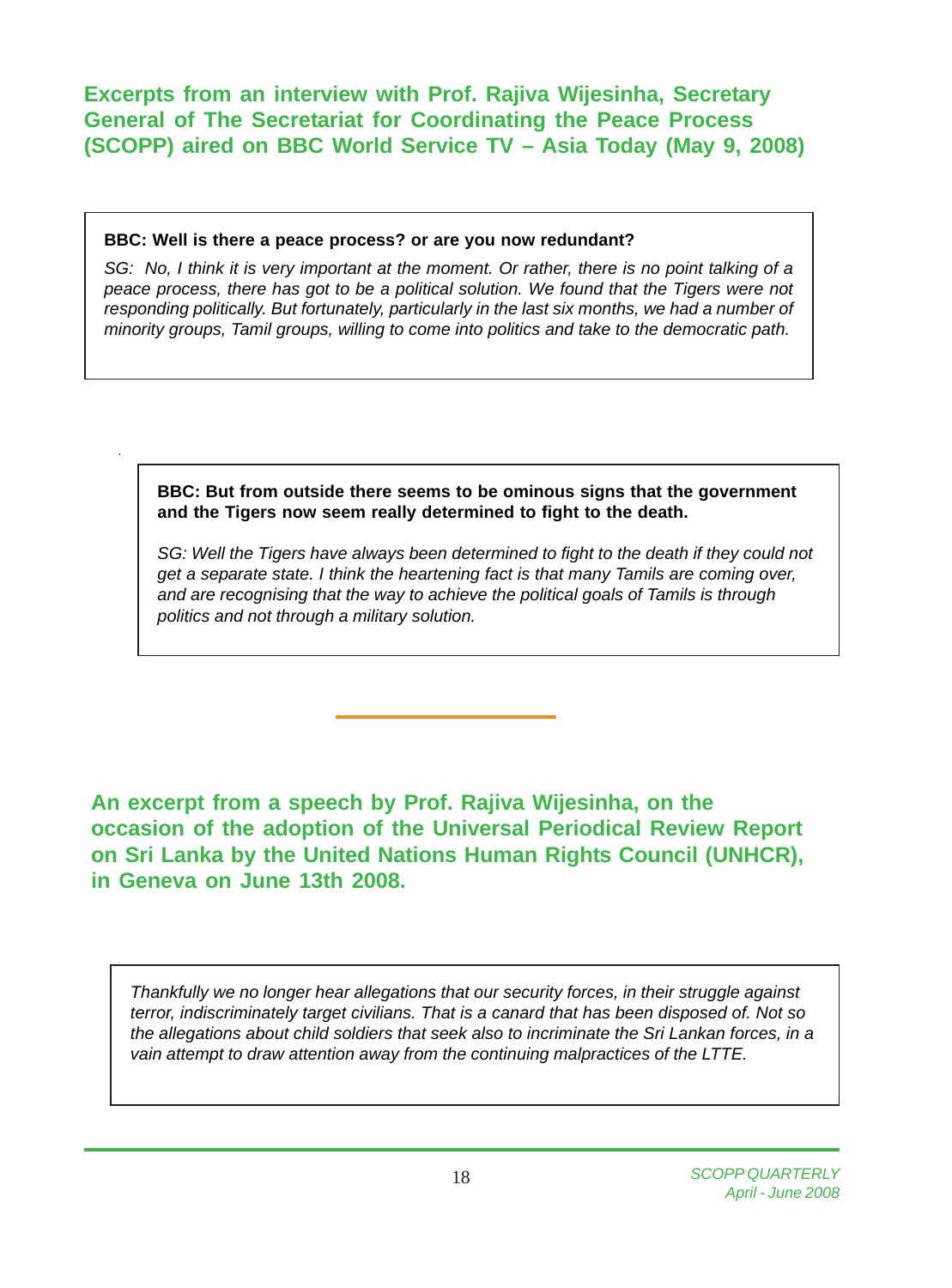## **Dialog and Asia Foundation donate computers and books to Jaffna Schools**

On an initiative taken by Major General GA Chandrasiri, the Commander of Security Forces, Jaffna to donate Computers and books to schools in Jaffna and the Islands, which produced the most outstanding results at the last GCE (A/L) examination held in 2007, the Peace Secretariat (SCOPP) agreed to facilitate the collection and distribution of goods for school children.

Both Dialog Telekom and Asia Foundation responded favourably to an appeal made by SCOPP by donating Computers (21) and books (approx. 1500) respectively. Transport was provided free of charge by the Navy.

The presentation of the Computers and books took place at the "RE - AWAKENING JAFFNA" festival held at the Alfred Duraiyappah stadium in Jaffna on the 24 and 25 May 2008. This event attracted large crowds, with an estimated 100,000 attending the event which was organised jointly by the Army Security Forces and the Jaffna Traders Association. In addition to musical shows and sports events, the festival also had numerous outlets which provided consumers an opportunity to buy essential food items at concessionary prices.

The books included fiction, and the educational range was from Elementary to Advanced Level grades. They will immensely benefit the students of Jaffna who have limited access to reading materials. This donation is one of the largest, apart from the regular government provision of books, including English medium ones, in recent years.

Asia Foundation's book donation program was initiated in 1954. The program aims at donating 100,000 books among 500 institutions in Sri Lanka for the year 2008. The main focus of this program is to encourage reading and develop learning of the English Language.

SCOPP is grateful to Dialog and to the Asia Foundation for their generous donations, and to the military authorities for initiating the request and facilitating distribution. Mutual co–operation between the private and public sectors to assist war affected civilians to regain normalcy is most welcome, and we hope that such private - public partnerships will be followed suit by other institutions.



*Mr Nilan Fernando, Country Representative of the Asia Foundation presenting the books to Mr.C.S.Poolokasingham, the Deputy Secretary General of the SCOPP.*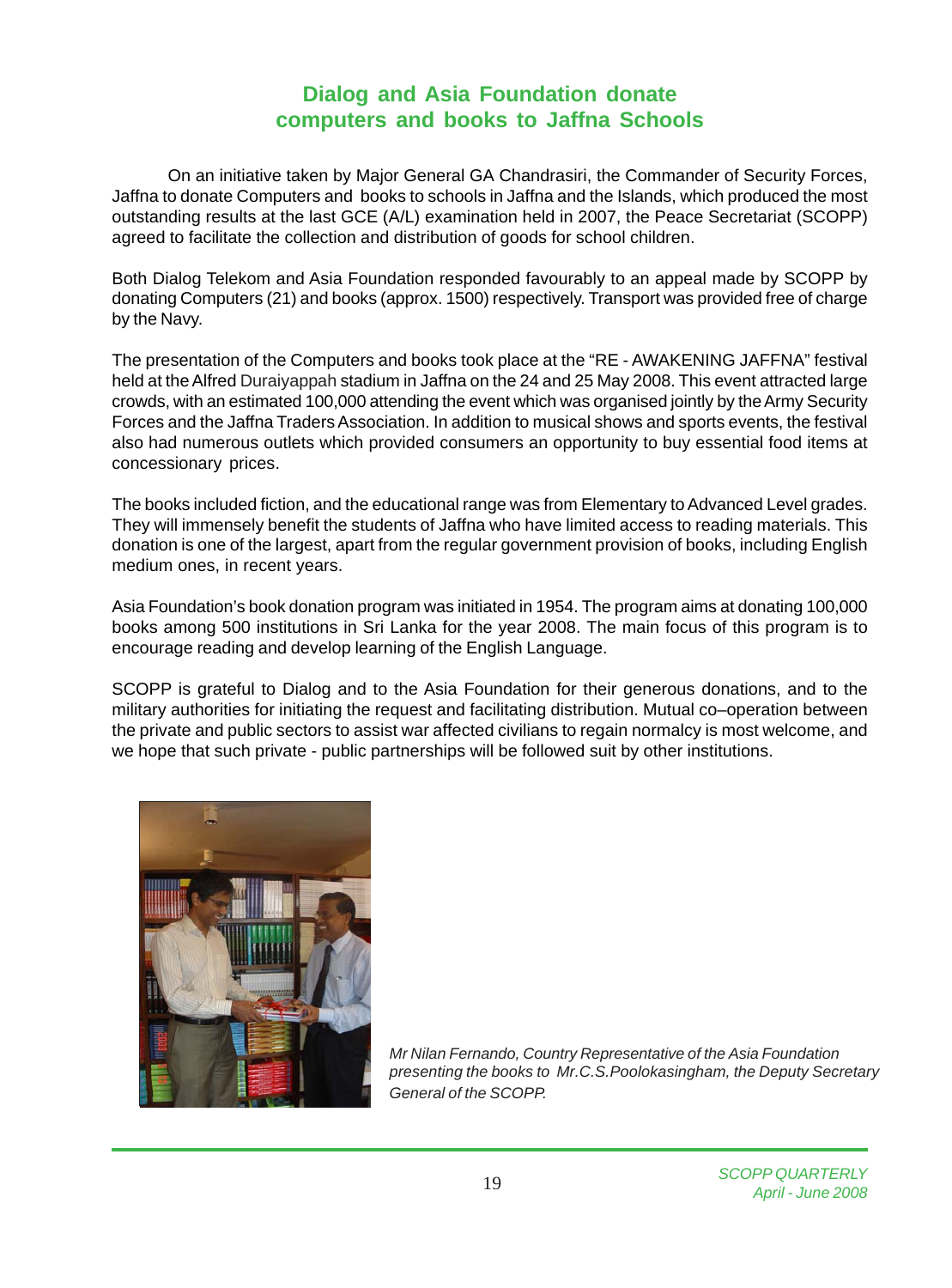## **The Statement of Prof Rajiva Wijesinha Secretary General, SCOPP General Debate on the Annual Report of the UNHCR at Geneva**

Let me begin by extending our sympathies to the people of China and Myanmar who have suffered from the recent natural disasters. Despite its own difficulties Sri Lanka tried to provide some assistance, not just because we have been beneficiaries of such in times of difficulty, but also because as the High Commissioner said, this is the duty of governments.

Sri Lanka, in wishing the High Commissioner well for her future, takes this opportunity to thank her, her office, and the various special representatives who work in association with that office, for the advice and assistance they have provided to us over the last year. We also congratulate her on the elegance of the thematic summation in her speech of the various strands that go to make up the ideal to which we in this Council aspire. Her enunciation of the importance of rights that some from more prosperous backgrounds ignore makes clear her wide-ranging commitment, and we are especially grateful that she stressed the need to move from a culture of charity to a culture of entitlements and international solidarity.

The recent experience of the Universal Periodic Review amply demonstrated the international commitment to this more comprehensive approach which the High Commissioner's concise philosophical overview today suggested. In that context, Mr President, we would like to support the comment of the distinguished ambassador from China, that in the reporting there should be greater balance, so as to ensure that the less restricted perspective of the world at large finds better representation.

Youthful enthusiasm combined with excessive prosperity sometimes turns a means to an end, and we hope therefore that the High Commissioner's more rounded and circumspect approach will be better reflected in the future. It is in that spirit, Mr President, that we express our support for the rebuttal provided by the distinguished ambassador from Italy, who like all of us would condemn attacks on individuals based on ethnicity. When these happen, they indicate attitudes amongst other individuals that we hope will change. However the suggestion that the recent attacks against Roma settlements represents **policy** too was unfortunate, because that in some sense attributes responsibility to the Italian government and, as was suggested, such criticism seems misplaced and should not be made about a member state without clear evidence. Sri Lanka is particularly perturbed about this suggestion, which may have arisen from careless drafting, because we have benefited from Italy encouraging legal migration, and welcoming workers from Sri Lanka in a non-racist approach that we could wish replicated elsewhere.

To comment in particular on matters affecting Sri Lanka, we wish to take this opportunity too to express our gratitude to the two Special Representatives who visited Sri Lanka during the last year, and prepared extremely helpful reports. Whilst drawing attention to shortcomings, their whole approach made it clear that they did this to support remedial measures, and they have both, since returning, in both cases to Europe, provided advice and assistance as requested. We look forward to further discussions with Prof Manfred Novak and Prof Walter Kalin, and hope the latter will be able to conduct the workshop on particular rights that was suggested during his visit.

This spirit of engagement, Mr President, should never be abandoned, and we are sorry that in some cases it has been avoided. We are of course used to trying to negotiate with adversaries who withdraw when they do not get what they want, and ignore all invitations to discussion, whether sent direct or through intermediaries. We hope our friends will not act in a similar way, and that Sri Lanka's decision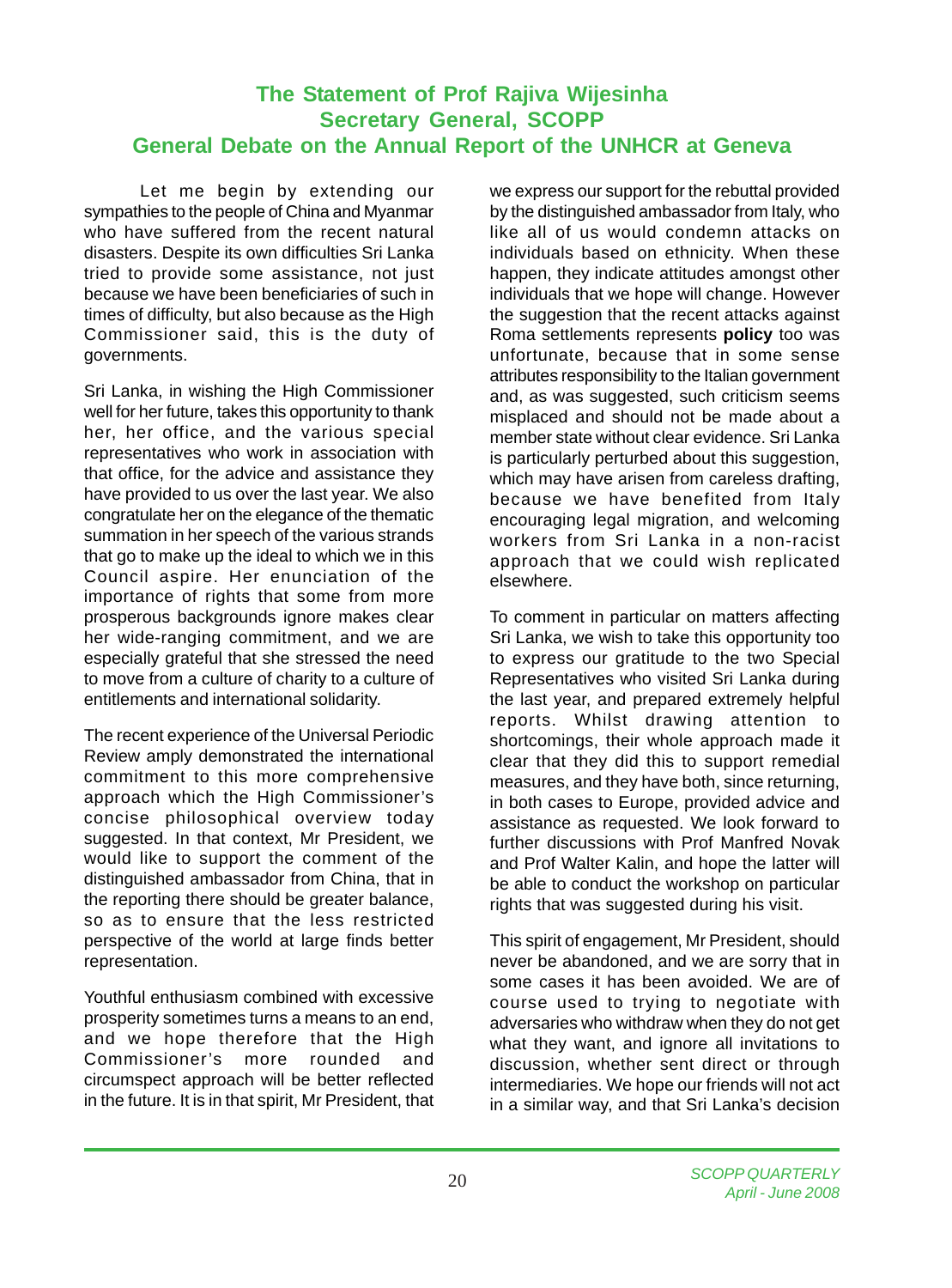not to have an office of the High Commissioner in the country will be respected. Though at one stage it was indicated that this might preclude further discussion, we are sure that you will ensure that requests for assistance to improve human rights will be met.

In this regard we are delighted that, though the UNDP Stocktaking Report on our Human Rights Commission was ignored for over a year, at our earnest pleading it has been brought back into play and the UN Country Team in Sri Lanka recently met the Commission to discuss how to improve its effectiveness. The Report has now finally been brought to the attention of your Head of Capacity Building and, though he would have benefited from seeing it before his visit to Sri Lanka, we are sure that he will work on it actively, and in particular ensure the strengthening of the Regional Centres for which we requested support many months ago.

We believe there is a greater role for your In-Country Senior Adviser on Human Rights to play with regard to facilitating assistance, and we are sorry that the last incumbent, who was very positive in her approach, was transferred to do bigger things in Nepal. We hope you will be able to ensure the appointment of an equally qualified replacement, who will work together with us actively to improve capacity and ensure the training of officials who must ultimately bear the burden of responsibility themselves. We hope in this regard that, though other countries such as Australia have come to our aid on this, the initial requests for assistance with regard to witness protection policy and practice, addressed to a previous incumbent of the Senior Adviser position, will now find an active response.

We also appreciate the greater awareness that seems to have emerged with regard to the difficulties we face in upholding rights whilst dealing with terrorism. We appreciate the comments made earlier by the President of

Slovenia but, while human rights must be protected, we believe that indulgence to those engaged in a terrorist agenda is misplaced. Though we are sorry that in the past there was some suspicion all round about motives, we are grateful to the present UN country team for working together with the government to reintroduce confidence. The recent discovery of a UN employee armed with a pistol pen, for which in earlier times excuses might have been proferred, was this time round dealt with firmly by the UN. This sort of approach, if maintained consistently, will help in ensuring a context in which we can benefit from the much greater good the UN system can help us achieve.

Finally, Mr President, we associate ourselves with the other speakers from South Asia who indicated areas in which the need for greater consultation with this Council must be recognized, and hope that the Council will work together with the High Commissioner's Office to develop this aspect. The campaign for human rights, like each of us, as the High Commissioner so eloquently put it, carries multiple identities, and we need to respect all of these in affirming the values and principles that each of us embraces, for ourselves, and for each other. Though I cannot be as eloquent as our Russian colleague, let me conclude by affirming that, whatever identity the High Commissioner takes on in the coming years, we have no doubt that the commitment and enthusiasm she brought to this present identity will continue to serve us all.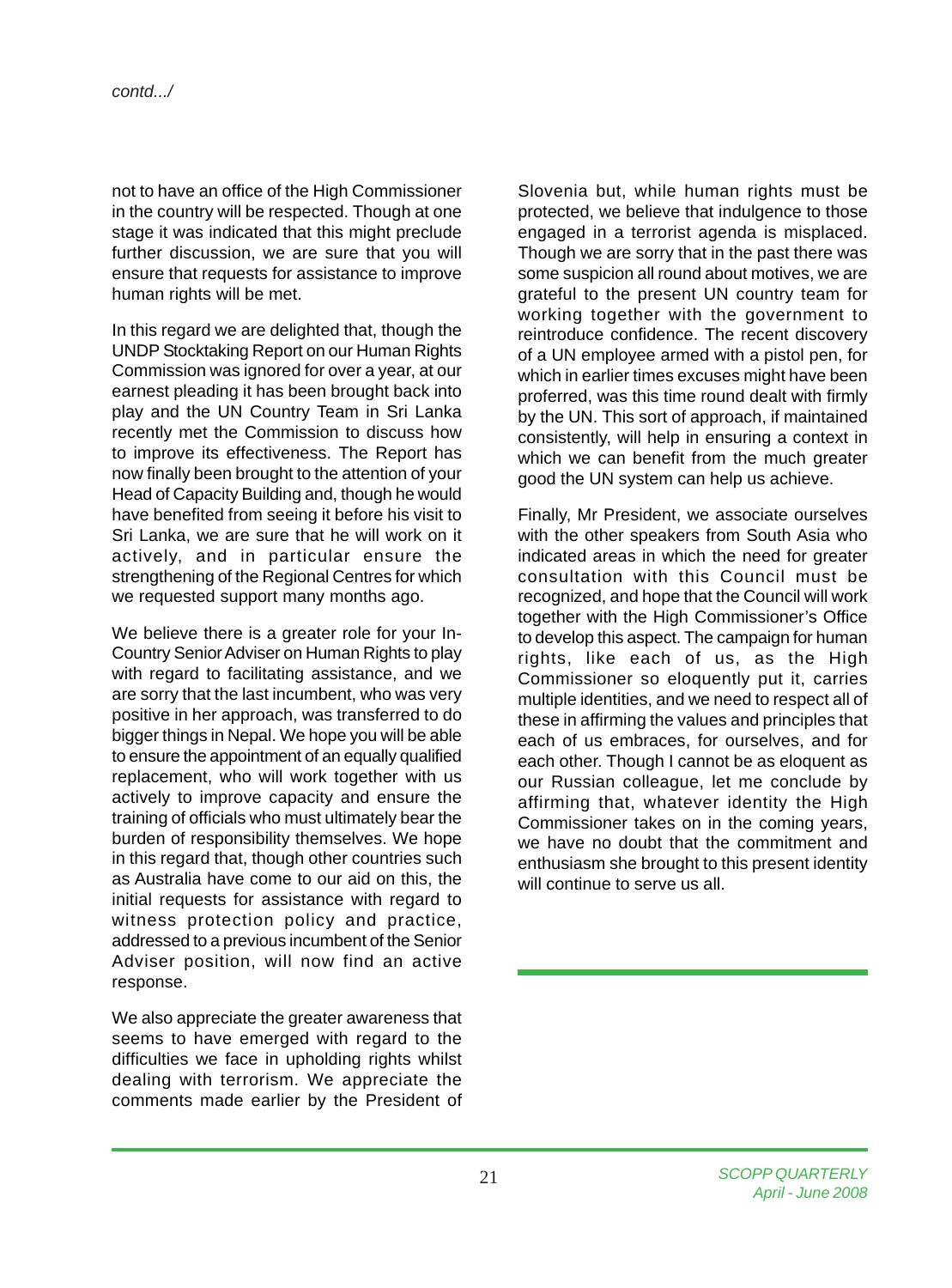# **PICTURESQUE EAST**

*The natural scenery of the Eastern Province is captured in these pictures.*









*SCOPP QUARTERLY April - June 2008*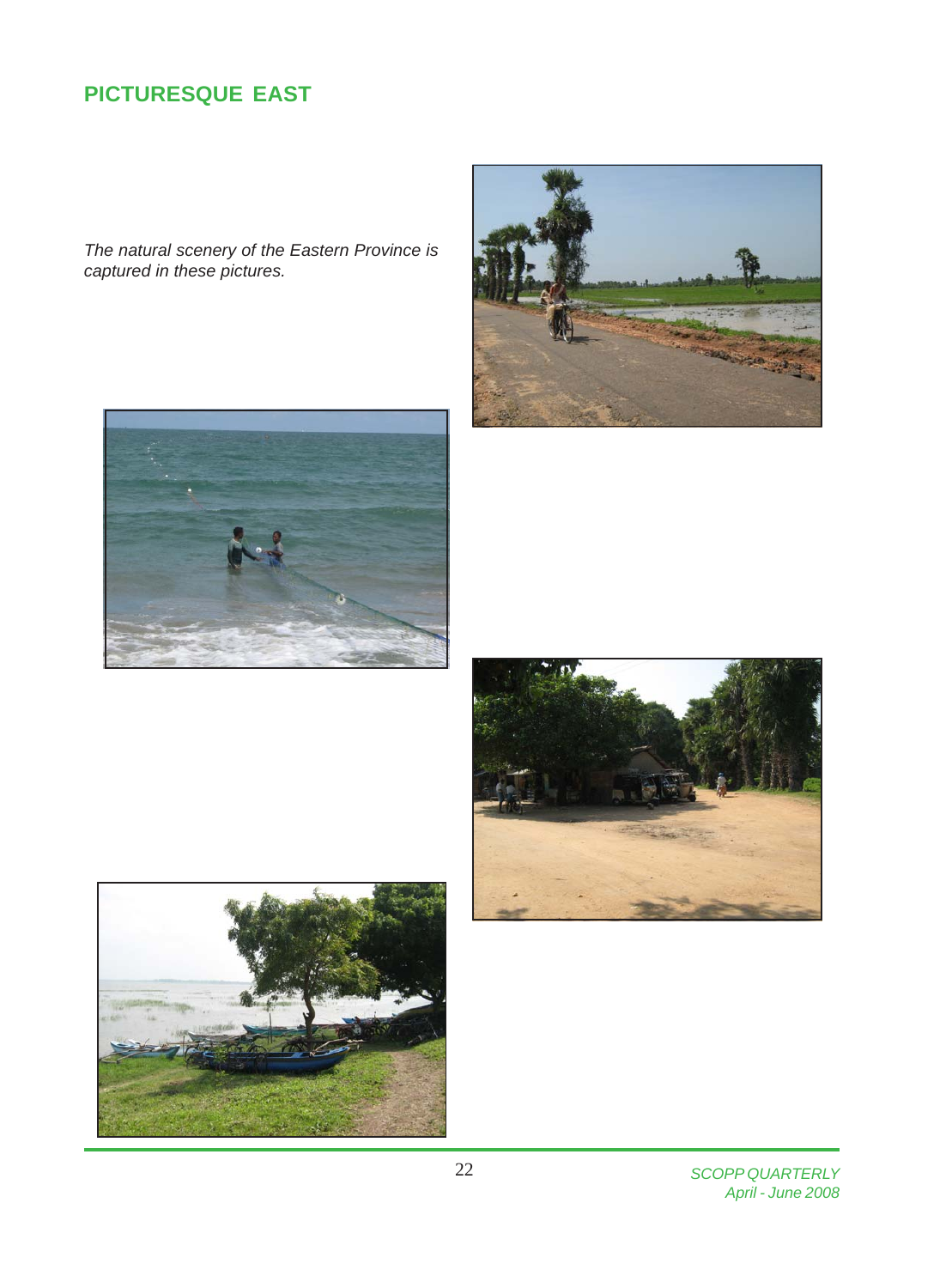## **An opportunity for peaceful pluralistic development**

The Secretariat for Coordinating the Peace Process welcomes the conclusion of the Eastern Provincial Election, and the possibility now of establishing an Eastern Provincial Administration that will be able to fulfill the spirit of devolution as required in Sri Lanka.

For too long now devolution has been seen as leading to the emergence of a Provincial administration that is either subordinate to the Central government, or else in absolute opposition to it. On the contrary, a Provincial administration should be able to promote unity through diversity, the promotion of Province specific solutions for local problems, pursued in conformity with general government principles but not necessarily in conformity with practices in other provinces.

The perversion of the concept of devolution began way back in 1988 when the then government, implemented the 13th amendment when the country was in a state of anarchy. This was in part due to the denial of democracy for over half a decade, which led to the emergence of militant movements in both the north and the south of the country. The brutality with which the government suppressed movements, whilst arming not only politicians seeking election but also their henchmen, has now been forgotten.

In such a context the government picked strongmen to lead provincial election campaigns, engaged in thuggery and stuffing of ballot boxes - against weak opponents, and set a model for provincial government that has precluded independent development. The

positive contribution to a provincial identity of the Chief Minister of the North-Western Provincial Council was the exception that proved the rule, but even he could not prevent the steady erosion of provincial authority by the center, contrary to the provisions of the 13th amendment. Successive Chief Ministers since then have suffered from the practices laid down then. Given the general principle, that movement from a Provincial Chief Ministership to even a minor portfolio at the Centre was a devoutly desired promotion, productive initiatives were rare.

All that has changed with the election of a Provincial government which owes its primary allegiance to the people of the Province, whilst it maintains close and cordial relations with the Central government.

Some elements in the international media have already begun to highlight the opposition threat to campaign against the results of the election, and it would be tragic if such threats were taken seriously. A proper understanding of the facts would make it clear that the people have spoken, and that the result is as acceptable as results in Sri Lanka generally are - and certainly very different from what obtained during the horrors of the eighties, when massive majorities were registered in the most unlikely places. We need to move forward now on this basis, for Sri Lanka is ripe and ready for pluralistic development. The attempts of oppositional forces to persuade the world to prevent this should be seen for what they are, the sourest of sour grapes, and resisted.

## **ACKNOWLEDGEMENTS**

We express our appreciation and gratitude to the following parties:

- Media Centre for National Security

- Seema Khanna, International Association for Human Values, Europe

for providing us with some of the photographic material